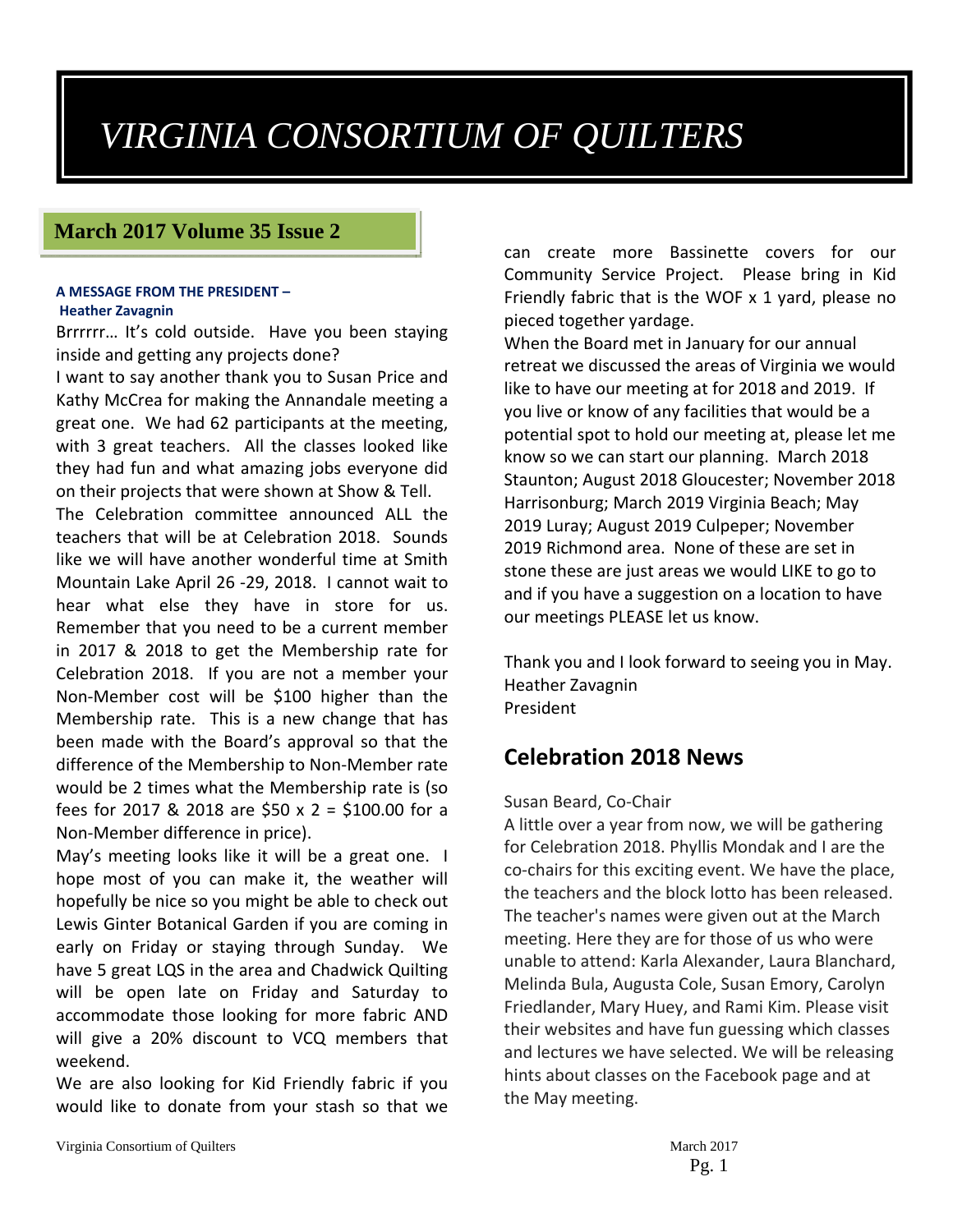#### *MEET YOUR BOARD OF DIRECTORS*

## **VCQ Board & Area Reps 2016**

|                         | <b>Position</b>             | <b>Name</b>         | Phone        | E-mail                           |
|-------------------------|-----------------------------|---------------------|--------------|----------------------------------|
| $\mathbf{1}$            | <b>President</b>            | Heather Zavagnin    | 770-845-5190 | president@vcq.org                |
| $\mathbf{2}$            | <b>VP</b>                   | Faye Hannah         | 757-410-0846 | vicepresident@vcq.org            |
| 3                       | <b>Secretary</b>            | <b>Susan Fulton</b> | 804-633-5926 | secretary@vcq.org                |
| 4                       | <b>Treasurer</b>            | Marty Green         | 540-967-3203 | treasurer@vcq.org                |
| 5                       | Membership                  | Karin McElvein      | 757-572-1569 | membership@vcq.org               |
| 6                       | <b>Historian</b>            | Joan McGowan        | 703-323-6048 | historian@vcq.org                |
| $\overline{\mathbf{z}}$ | <b>Programs</b>             | Elizabeth Gibson    | 703-481-6879 | programs@vcq.org                 |
|                         |                             | Sally Hurst         | 434-248-6212 | programs@vcq.org                 |
| 8                       | <b>Facilities</b>           | <b>VACANT</b>       |              |                                  |
| 9                       | <b>Newsletter</b>           | Yvette Cienski      | 757-234-0232 | newsletter@vcq.org               |
| 10                      | <b>Web Mistress</b>         | Mary Grogan         | 202-262-0142 | maryg@infovisions.org            |
| 11                      | <b>Publicity</b>            | <b>VACANT</b>       |              |                                  |
| 12                      | <b>Celebration co-Chair</b> | Susan Beard         | 571-338-3168 | Beard22205@verizon.net           |
|                         |                             | Phyllis Mondak      | 804-921-2048 | Phmon2@comcast.net               |
| 13                      | <b>Community Service</b>    | Karen DuMont        | 804-233-7750 | kmdumont@comcast.net             |
|                         |                             | Karin McElvein      | 757-572-1569 | Karinlisa7@gmail.com             |
| 14                      | <b>Documentation</b>        | <b>VACANT</b>       |              |                                  |
|                         | <b>Area Reps</b>            |                     |              |                                  |
| $\mathbf{1}$            | <b>Northern VA</b>          | Kathy McCrea        | 703-425-1829 | kathy.mccrea@cox.net             |
| $\overline{2}$          | <b>Shenandoah Valley</b>    | Kathleen            | 540-335-4700 | kackerso@shentel.net             |
|                         |                             | Ackerson            |              |                                  |
| 3                       | <b>Southern Shenandoah</b>  | Vacant              |              |                                  |
| 4                       | <b>Culpeper-Lynchburg</b>   | Deb Schupp          | 540-604-0988 | debschupp@GumboDesignStudios.com |
| 5                       | <b>Richmond</b>             | Karen DuMont        | 804-233-7750 | kmdumont@comcast.net             |
| 6                       | Fredericksburg              | Ann Tinsman         | 540-894-5546 | atinsman@hotmail.com             |
| 7                       | Southwest                   | Vacant              |              |                                  |
| 8                       | Peninsula                   | <b>Bonnie Timm</b>  | 757-483-4909 | botqg@verizon.net                |
| 9                       | <b>Tidewater</b>            | Debi Harding        | 757-615-7758 | debi.harding@cox.net             |

|                             | Newsletter | Roster  |
|-----------------------------|------------|---------|
| Business Card- $2"x3.5"$    | \$10.00    | \$20.00 |
| $\frac{1}{4}$ Page-5.25"x4" | 15.00      | 30.00   |
| 1/2 Page-5.25"x 8"          | 30.00      | 60.00   |
| Full Page-8" x 10.5"        | 50.00      | 100.00  |
| <b>Inside Back Page</b>     |            | 125.00  |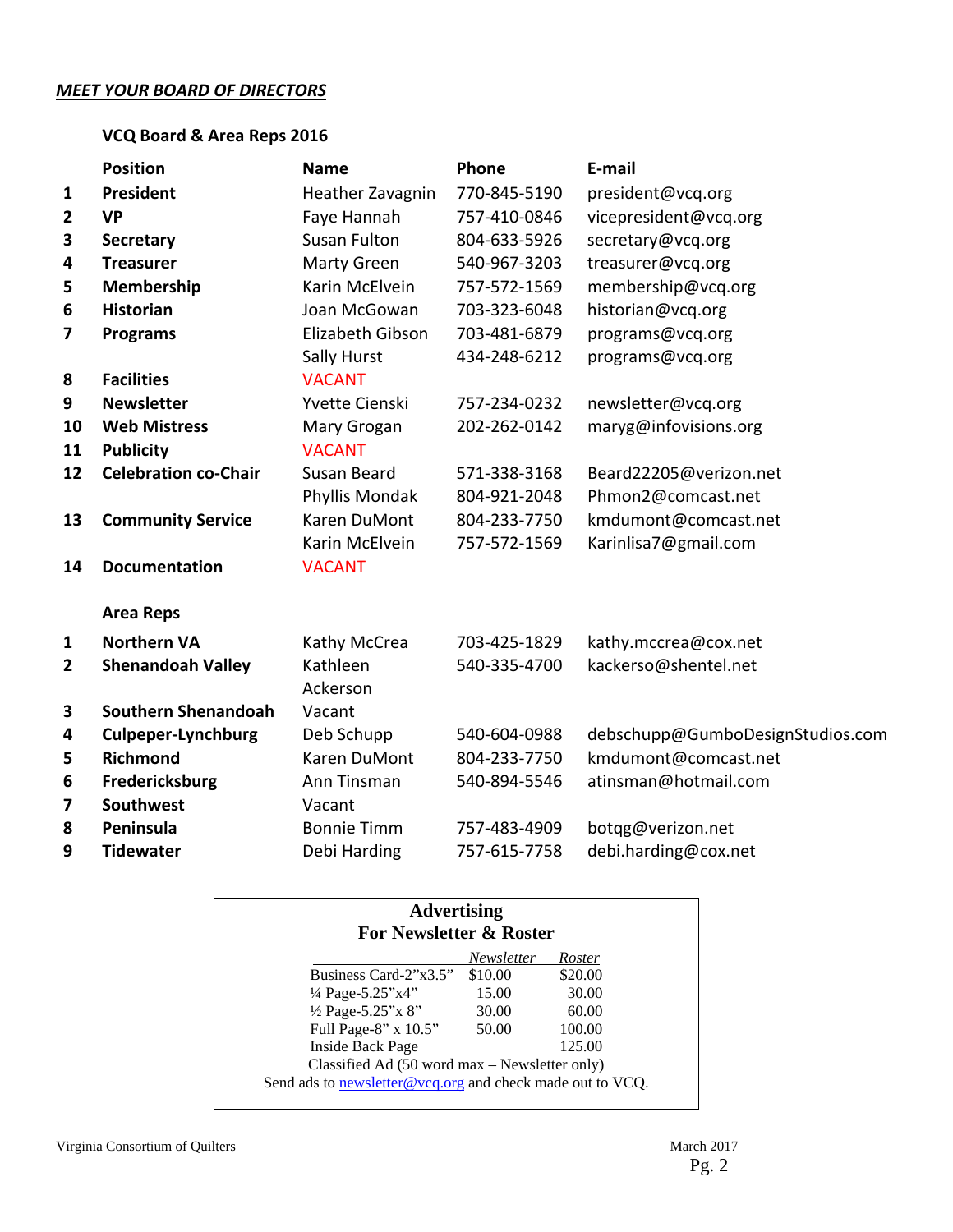## **VCQ General Meeting Minutes‐March 11,2017**

## **Meeting called to order by Heather Zavagnin at 12:43 pm**

Heather welcomed all members and guests to the Annandale winter meeting of VCQ. A big thank you to Sue Price and Kathy McCrea for the meeting arrangements and great facilities for our quilting day. Welcome to new members by Faye and she presented them with a welcome goodie kit. New members and guests were introduced.

Secretary: Our new secretary, Susan Fulton, was introduced. Minutes of the November meeting were published in the newsletter. No corrections or additions were noted at this time. A motion to accept minutes was made by Karin McElvein and seconded by Robin Speck. Motion passed.

**President:** Heather announced that we had a card being circulated for Pat Turley. Please wish her a speedy recovery.

 The Virginia Quilt Museum is announcing a new Lecture Series. The first installment: Fabric from Photo: The Forrest Project with Dawn Flores and Jill Jensen. The date and time are Saturday March 25, 2017 from 10am until 2 pm. Registration is now open.

AQSG spring blanket statement is coming soon. Please check the newsletter for more information.

**Treasurer:** Marty Green passed out three reports for the members to read and vote on. The first report was the 2016 final income and expense report. No questions or changes noted. Motion to accept by Kelly, second by Karin McElvein, vote accepted and passed. The second report was the proposed budget for 2017. A short discussion ensued over the expenses being larger than the income. This was explained that Celebration Year is always in excess, thus making up for the deficit of the noncelebration year. The board and members are encouraged to come up with ideas for VCQ general meetings to "break even". A motion was made by Diane Riggs to accept the budget as proposed, seconded by Kathy McCrea, vote was unanimous. Motion passed. The third report was the quarterly report for Jan-March 2017. No questions or comments. Motion to accept by Sue Price and seconded by Heather Zavagnin. Motion passed on vote.

**VP:** Faye Hannah announced that there are still items to purchase. Charms, pins, cups, totes, etc.

Membership: Karin McElvein reported that there are 189 current members. 2 joined today. 22 new since Jan 2017. 57 have already paid until 2018, 24 thru 2019, 14 thru 2020, and 3 thru 2021. 80 members have not rejoined. Our Facebook has 636 followers. Everyone is encouraged to invite friends to join. The Membership roster is available on line. Go to the members only section of the website, the username is member, the password is

There was a discussion of members joining only to receive Celebration discounted member price. Karin explained the new policy that non VCQ members will have to pay \$100 more for Celebration in the future. This number is twice the membership dues for two years. If you want to sign up for Celebration at the August meeting and have a better chance at getting your first choices, you must be a member in 2017 and 2018.

**Historian:** Joan McGowan, no report.

**Facilities**: Debi Harding announced the location for the May meeting will be Richmond, August will be Newport News, and November will be Manassas.

Heather then announced that we need a new Facilities Coordinator. The board has discussed areas we would like to attend in 2018 and 2019, but we need a coordinator. Also, if you have a location in your area please let us know so that we can seek out classroom facilities and hotel accommodations. Heather would be happy to talk with any member about the position requirements.

**Programs:** Elizabeth Gibson announced the location of the May meeting to be held at the Shady Grove United Methodist Church near short pump in Richmond. She has procured three teachers. Paula Gaidos is offering a Baltimore Album hand applique class. Phyllis Mondak will be offering a paper pieced pinwheel. Meg Cahill will be hosting a Jelly Roll race. She is encouraging participants to bring their serger but your regular sewing machine will work well too. Karin McElvein will host the service projects. And, as always, we will have a Come Quilt with Me room. It was also discussed that the postcards we have been using will need to be changed. The machine at the post office has been chewing them up or not delivering them at all. If you haven't gotten your card a week before the meeting, please notify Sally.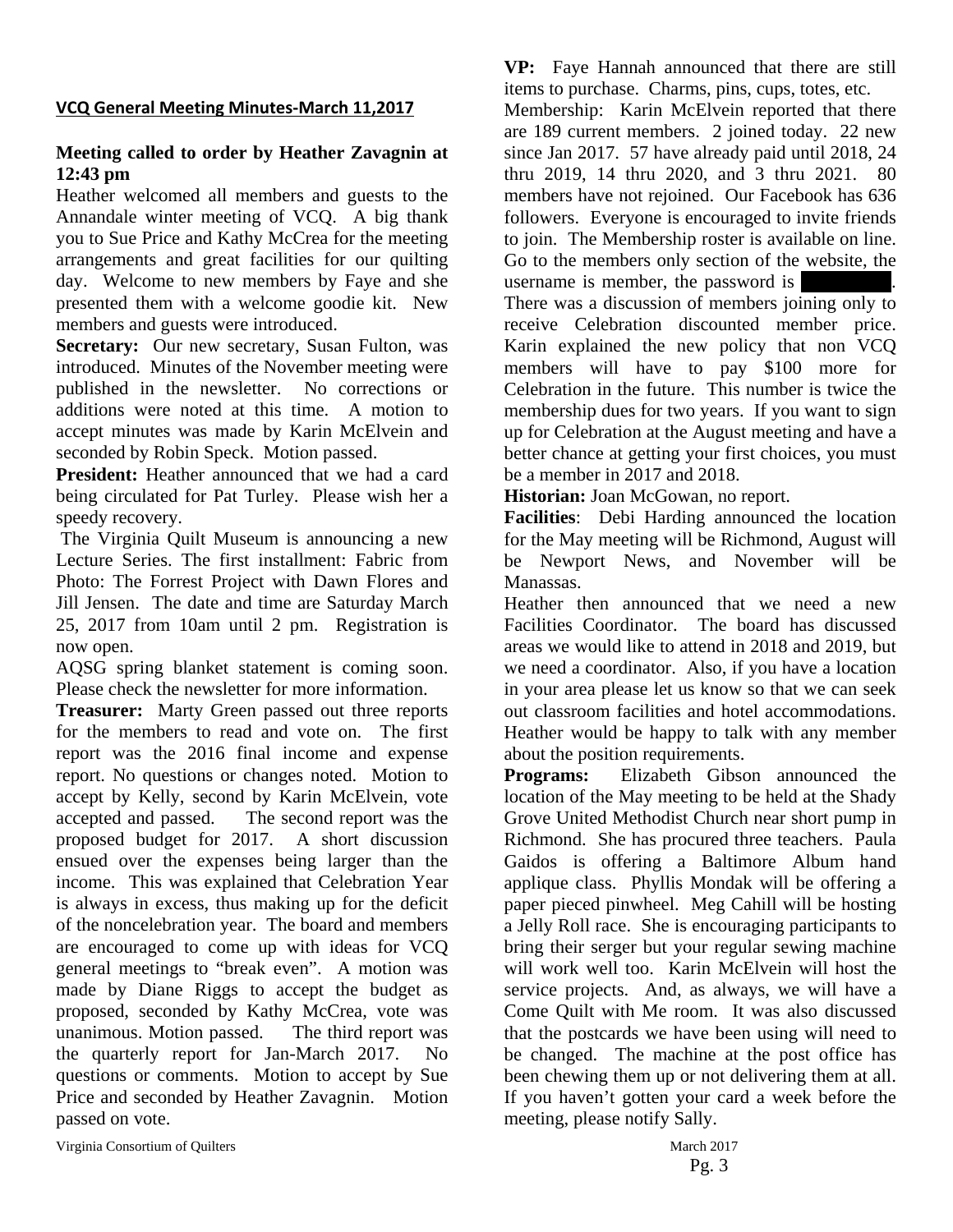**Web Mistress:** Mary Grogan. Just a reminder that to get in touch with your board member just type (example) president@vcq.org, or newsletter@vcq.org.

**Newsletter and Print Publicity:** Yvette is our new newsletter member. She was unable to attend. Next Deadline is next Friday March 17, 2017.

**Publicity:** We are in need for a Publicity Chair. This person needs to be social media savvy. Please see Heather if you would like to help out!

**Celebration:** Phyllis Mondak gave us an update for the April 2018 Celebration! She gave us a peek at the teachers that have been contracted. So, get your friends together to sign up in August! The teachers are as follows: Laura Blanchard teaching Blocks on the Move and a 2-sided table runner. Augusta Cole teaching a Mystery and Jeweled Peaks. Susan Emory teaching Go Go Hexies and Cosmos. Carolyn Friedlander teaching hand applique and paper piecing. Karla Alexander teaching Circle Play and Stack, Shuffle, and Slide. Rami Kim will be teaching fabric folding and manipulation. Melinda Bula teaching her fused flowers. And Mary Huey teaching a feathered star and a 6-point diamond star. She will have much more information at the future meetings. Celebration will also feature two of these ladies giving a lecture on two different nights. We are also having a Block Lotto, Friendship Star that is available starting this meeting. You can purchase one of three packets to start your blocks. August, we will be able to sign up for Celebration 2018. You can leave a Non-refundable registration fee of \$100 to hold your spot and sign up for fabulous teachers. This is non-refundable due to the high number of quilters that signed up but did not attend last year.

**Community Service Projects:** Sue Price thanked the Quilter's Studio for their very generous donation of fabric. We are currently doing two different projects, Bassinette covers and ALS lap quilts. Sue has numerous kits made up for each of these projects. If you would like to use your own fabrics that is welcome also. The dimensions for the bassinette covers are 35x44. She has instructions for them available. She is looking for volunteers to do long arm quilting for those that would like to make the tops of the ALS quilts You can also go to the "Hopes and Dreams" site to see more about the ALS project.

**Documentation:** No report given

**Old Business:** We are in great need to fill our vacant positions!! We need a Facilities Coordinator, Documentation chair, Publicity Chair, and area reps for Southern Shenandoah area and Southwest Va. Area. Please see if you can help fill one of these positions!!

**New Business**: None

**Announcements:** Cathy Tyler has two new doll patterns for sale.

Our teachers today also have items to purchase for those that didn't get to take their classes.

Please label all of your sewing items including sewing machine and foot pedal. Elizabeth has a foot pedal that is not hers and is missing the one for her travel machine.

Karin McElvein is missing a green bag with her walking foot, it went missing after meeting in Martinsville.

Meeting Adjourned 1:29 pm

Minutes respectfully submitted by Susan Fulton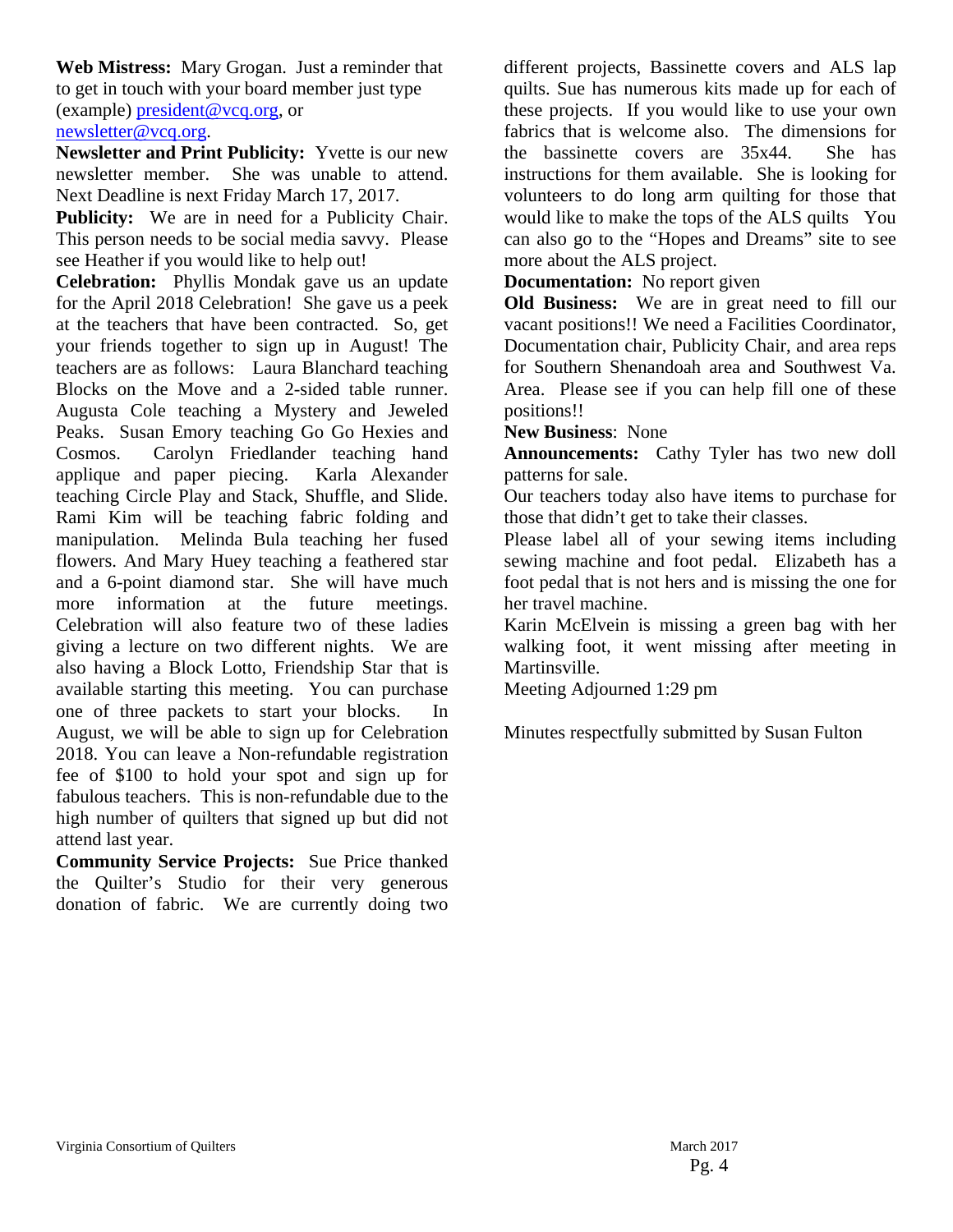## **Calendar of Events**

Apple Valley Needle Threaders, Piecemakers, and Skyline Quilt Clubs are delighted to announce our **2017 Northern Shenandoah Valley Quilt Show** ‐

## **When: April 21 – 22, 2017 10am – 5pm April 23, 2017 11am – 4pm Where: Clarke County Parks & Rec, 225 Al Smith Circle, Berryville, VA 22611** Our theme, "**Block Party**"…

Big blocks, small blocks, red blocks, green blocks, House blocks, tree blocks, star blocks, basket blocks,

It's a party… and we hope you can join us!

See our free demonstrations, shop at our vendors, stop by our Community Service table, and buy a little something for yourself, or grandkids, or a friend at our newly replenished Artisan Boutique.

### **March 23‐26, 2017**

3rd Annual East Coast Gammill/Statler Conference Wyndham Hotel & Conference Center 1000 Virginia Center Parkway, Glenn Allen, VA (810) 727‐1400

This conference is for Gammill and Statler owners and those individuals thinking about purchasing a Gammill/Statler in the future. More than 80 classes will be offered in this 3‐day event for beginners to advanced longarm quilters. http://www.trtiwequilt.com/

**March 24‐ 25, 2017**

Star Quilter's Guild Quilt Show https://starquilters.org/2017‐show/

## **April 1‐2, 2017**

Charlottesville Area Quilters Guild Quilt Show http://caqg.weebly.com/

## **April 1‐2, 2017**

Cabin Branch & Stone House Quilters' Quilt Show http://www.stonehousequilters.org/quiltshow.php

## **April 21‐23, 2017**

Northern Shenandoah Valley Quilt Show http://www.nsvquiltshow.com/

#### **August 11‐13, 2017**

The Four County Quilters Guild cordially invites you to our upcoming 2017 Quilt Show "Piecing Together" — 30 Years of Fabric & Friends. at the Frederick Fairgrounds—Null Building which is located at 797 East Patrick Street in Frederick, Maryland 21701. Friday 12:00‐5:00, Saturday 9:00‐ 5:00 and Sunday 11:00‐4:00. On display, will be over 200 member‐made quilts, wall hangings and challenge quilts. Additional things to see include the 2017 Opportunity Quilt, an Emporium of items \$15 and under, Demonstrations, Raffle Baskets, Silent Auction and Vendors. Children in strollers are free, and there is free parking. Admission is \$10/day (re‐entry with wrist band intact). For details and directions, visit our guild's website http://www.fourcountyquiltersguild.org http://www.thegreatfrederickfair.com

\*\*\*\*\*\*\*\*\*\*\*\*\*\*\*\*\*\*\*\*\*\*\*\*\*\*\*\*\*\*\*\*\*\*\*\*\*\*\*\*\*

VCQ Events: **May 13, 2017 Richmond, VA August 12, 2017 Newport News, VA November 11, 2017 Manassas, VA**

The following are the **Deadline Dates** for item submissions to the newsletter staff:

**June 9th, 2017** for August 12th meeting **September 8<sup>th</sup>, 2017** for November 11<sup>th</sup> meeting

Material can be sent electronically (preferred) to newsletter@vcq.org OR mailed to: Yvette Cienski, 206 Blue Heron Dr., Yorktown, VA 23692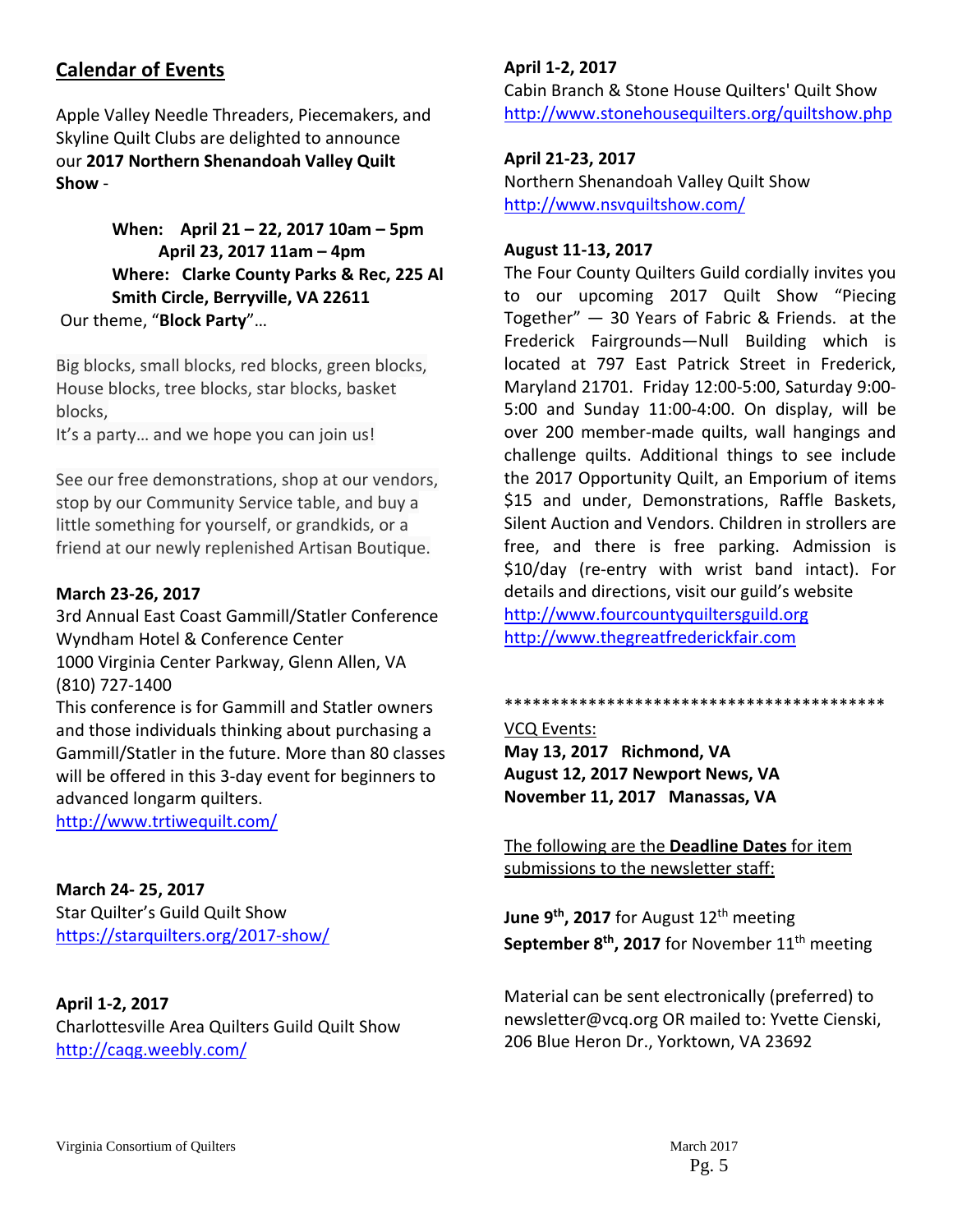



Virginia Quilt Museum 301 S. Main St. Harrisonburg, VA 22801 March 10, 2017

## **Announcing the 2017 Symposium July 27 – 29, 2017**

Over the course of three days in July, you are invited to gather in Harrisonburg and its environs to consider **Friction, Fray, and Fabric: Textiles in the First World War** at the 2017 Symposium offered by the Virginia Quilt Museum. Participants will have the opportunity to gain multiple perspectives of the (first) Great War. Visits Thursday and Friday to Dynamic Aviation in Bridgewater, the Woodrow Wilson Presidential Library and Museum in Staunton, and the Crossroads Valley Brethren-Mennonite Heritage Center in Harrisonburg will set the stage for both the **friction** and the **fray**, through the lens of a soldier, a president, and a pacifist. Then on Saturday, **fabric** will take center stage with a view through the lens of its war-affected manufacture and needful purposes.

## **Symposium Events/Locations/Speakers:**

- Thursday: Kim McCray (VQM Director), Dynamic Aviation, Bridgewater, VA (talk about Dwight Eisenhower ‐ his WWI service and Valley ties, and tour of America's first Air Force One)
- Friday: Woodrow Wilson Presidential Library and Museum, Staunton, VA (tour) Crossroads Valley Brethren‐Mennonite Heritage Center, Harrisonburg, VA (tour) Phil Kniss (Pastor), Parkview Mennonite Church, Harrisonburg, VA (talk) Followed by Nancy Bassett (pianist/sing‐along)

Saturday: Speakers at Asbury United Methodist Church (next door to the Museum)

- Madelyn Shaw, Curator of Textiles at the National Museum of American History, Smithsonian Institution – "Shortages and Substitutes: American Textiles and the Great War"
- Neva Hart, Quilt Historian "A Red Cross Quilt from Sugar Grove"
- Jackie Pamenter, Greene County, VA Historical Society Greene County Red Cross quilt
- Sue Reich, Keynote Speaker "World War I Quilts"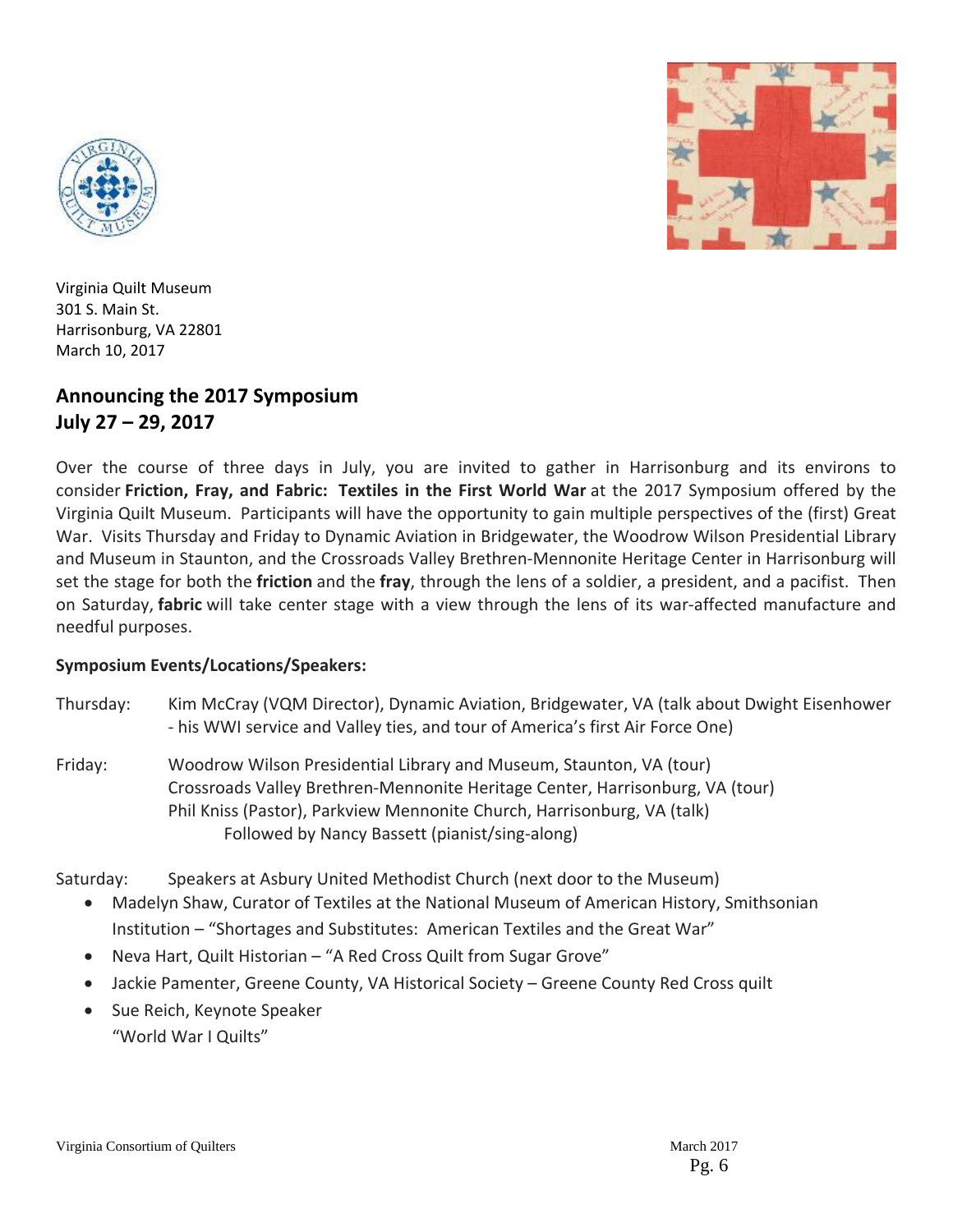

VIRGINIA QUILT MUSEUM 301 S. Main Street Harrisonburg, VA 22801 Phone 540-433-3818 Preserving, celebrating, and nurturing Virginia's quilting heritage

## **www.vaquiltmuseum.org**

## Designated the "**official quilt museum of the Commonwealth**" by the General Assembly

#### *Upcoming Exhibits (Feb 14 ‐ May 20, 2017)*

**"Two Golden Ages of Applique: 1840‐1870 & 1920‐1940"**  Curated by Debby Cooney

Quilt historian Debby Cooney explores various forms of applique on quilts and other textiles in the historical context of two different eras. For several years she has studied, written about, and collected applique quilts. She shares these and quilts from other private collections with visitors in this wide-ranging exhibition.

As Debby explains it, the popularity of the difficult art of applique has waxed and waned since colonial times. Applique quiltmaker skills can best be seen in the years 1840 to 1870,



#### **"P's and Q's", by Fiber Art Virginia**

#### Curated by Jill Jensen

Photography and printmaking aren't necessarily the first thing you think of when considering quilts. Over the years, quiltmakers have used a variety of fabrics to create their designs. Some fabrics are chosen out of necessity, (sack cloth and scrap materials for instance) while others are chosen for their color, and printed designs. The artists included in this exhibit use photographic and printmaking techniques to create original imagery, color and pattern on fabric. The photographers utilize their own images which are manipulated on the computer and then printed onto fabric. The printmakers use a plethora of techniques which can include mono‐prints, woodcuts, linoleum prints, eco‐printing, and screen‐printing. Each artist chooses the surface design technique that will best express the idea or image they wish to share with others in their art quilt.

#### **"Treasures From the Vault: Wool for Winter"**

Curated by Gloria Comstock, VQM Curator and Registrar

The utilitarian uses of quilts are sometimes forgotten in our fascination with the visual elements and techniques of quilting. Yet, no matter which pattern, block, or stitch style is incorporated, all quilts have functionality beyond the visual content of the piece. Uses for quilts through history have included everything from linings for under a knight's armor to coffin drapes to piano covers to table runners. There is no doubt that most quilted items have functionalities that extend beyond their artistic elements.

#### **"Eclectic" By Top of Virginia Quilt Guild**

In this varied exhibit, Top of Virginia Guild members display an array of quilts showcasing the myriad of talent expressed through techniques and styles of quilting. The exhibition highlights recent award-winning quilts as well as works chosen to represent members' mastery, from traditional to contemporary.

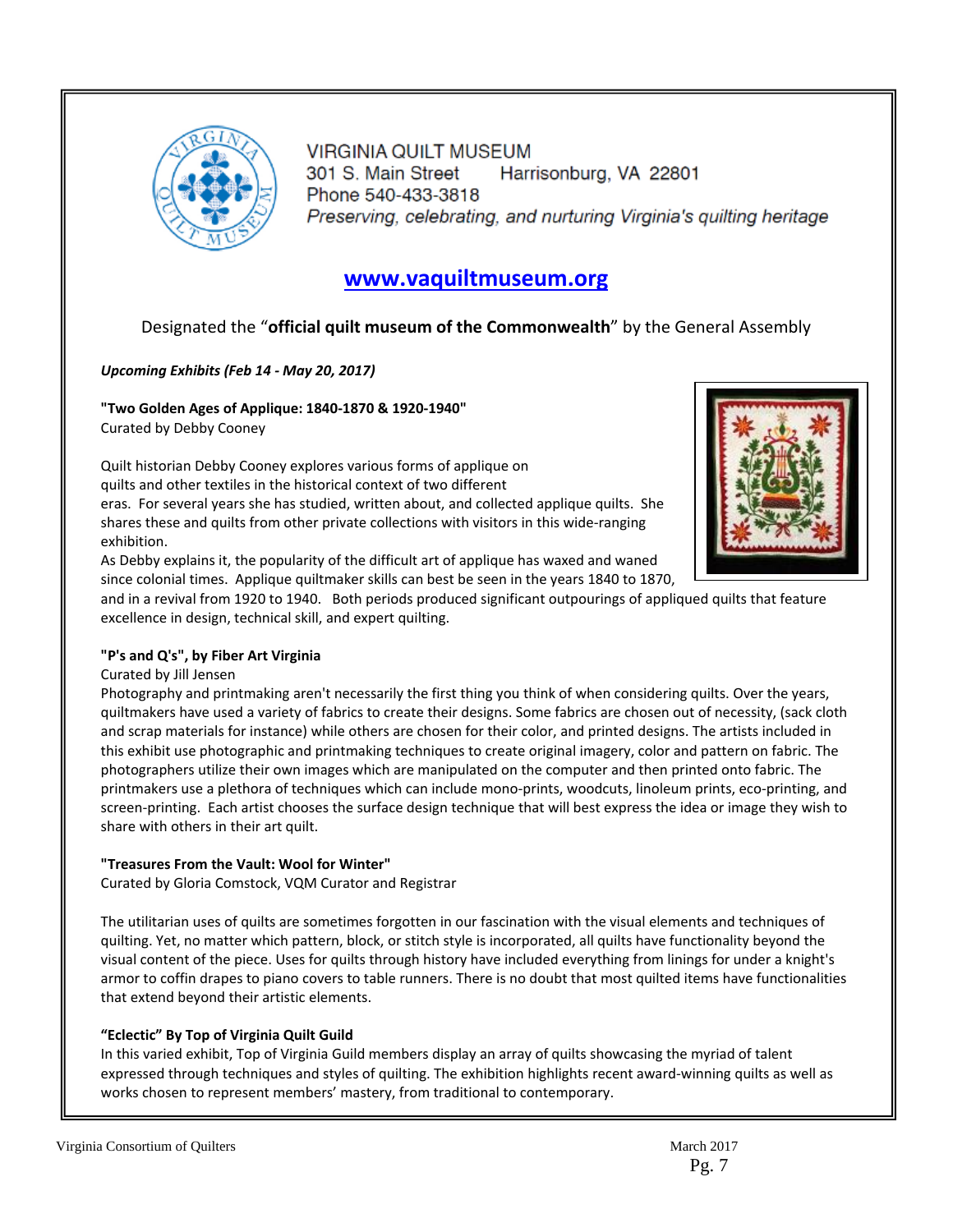## **Virginia Consortium of Quilters Application for Membership**

| check the box below.)   |                                                                                                                                                                                                    |                   |                 |  |
|-------------------------|----------------------------------------------------------------------------------------------------------------------------------------------------------------------------------------------------|-------------------|-----------------|--|
|                         | $( )$ I wish to receive a <b>paper copy</b> of the quarterly newsletter.                                                                                                                           |                   |                 |  |
| period, yours will not. | Your membership can be paid for multiple years (up to 5 years) with this form. This date will be on<br>your membership card and the mailing label of each newsletter. If dues increase during this |                   |                 |  |
|                         | (\$25.00 per year up to five years.)                                                                                                                                                               |                   |                 |  |
|                         | () Renewal Amt: \$_____________________(make check payable to "VCQ" and include SASE)<br>(\$25.00 per year up to five years.)                                                                      |                   |                 |  |
|                         | Renewal Members Only: Please enclose with your payment, application and a self-addressed                                                                                                           |                   |                 |  |
|                         | stamped envelope (SASE) for your membership card.                                                                                                                                                  |                   |                 |  |
|                         | () I am a member of a local quilt guild/group: ____________                                                                                                                                        | (list all guilds) |                 |  |
|                         | () I teach and/or lecture about quilting.                                                                                                                                                          |                   |                 |  |
|                         | () I may be willing to drive others from my area to VCQ meetings.                                                                                                                                  |                   |                 |  |
| Mail to:                | Karin McElvein, Membership Chairperson<br>1309 Maplewood Ave<br>Norfolk, VA 23502                                                                                                                  |                   |                 |  |
| For Membership Only:    | Date Rec'd: _________________<br>Ck. No. _______________________<br>MCard Date: 1988                                                                                                               |                   | Exp. Year: 1997 |  |
| Rev. 1/5/2016           |                                                                                                                                                                                                    |                   |                 |  |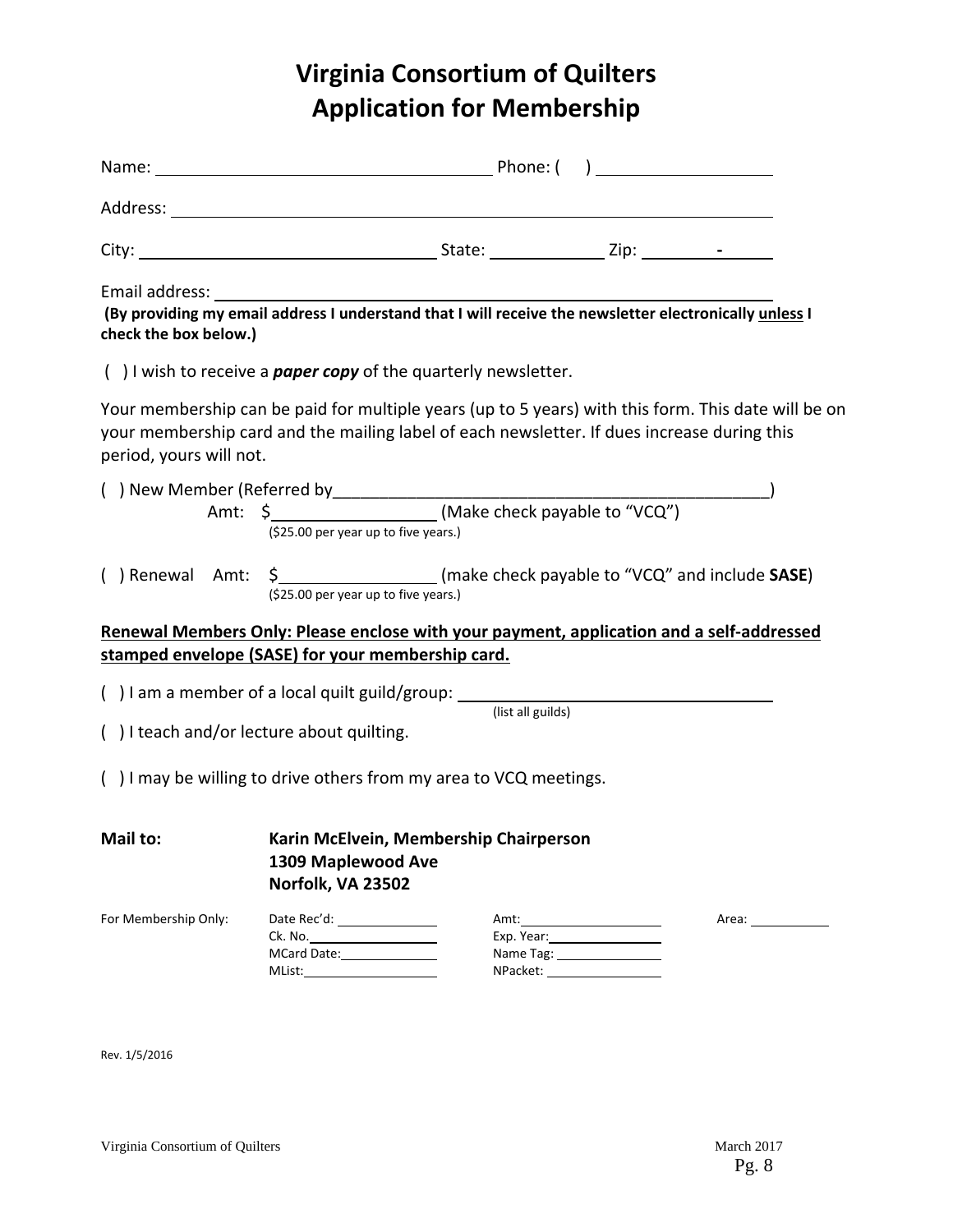## **Lodging Accommodations:**

Comfort Suites Innsbrook 4051 Innslake Drive Glen Allen, VA 23060 (804) 217‐9200

The cost is \$99 plus 13% state and local taxes, for a double room or King room. (\$111.87 per night) We have blocked 20 rooms. Make your reservation and ask for the VA Consortium of Quilters room block. The cut‐off date for reservations is **April 12, 2017**. Breakfast is included, and there is also Free Wi‐Fi.

**Directions to the Hotel:** Located off I64. From the south take the I95 North towards Richmond. Take I64 West toward Charlottesville. Exit 178B for US-250 E toward Richmond. Use the 2<sup>nd</sup> from the left lane to turn Left onto Cox Road. Turn Right on Innsbrook to the hotel. Coming from the North, take I95 South to I295 West. Continue to and Exit onto I64 East to Richmond. Exit 178B for US-250E, Broad Street, Use the 2<sup>nd</sup> from the left lane to turn left onto Cox Road. Turn Right onto Innslake Drive to Hotel



## **Meeting Location**

Shady Grove United Methodist Church 4825 Pouncey Tract Road Glen Allen, VA 23059

## **Directions from hotel to church:**

From the hotel, turn Left on Cox Road. Turn Right onto Broad St US-250 W. Turn Right onto Pouncey Tract Road VA‐271 to the Church.

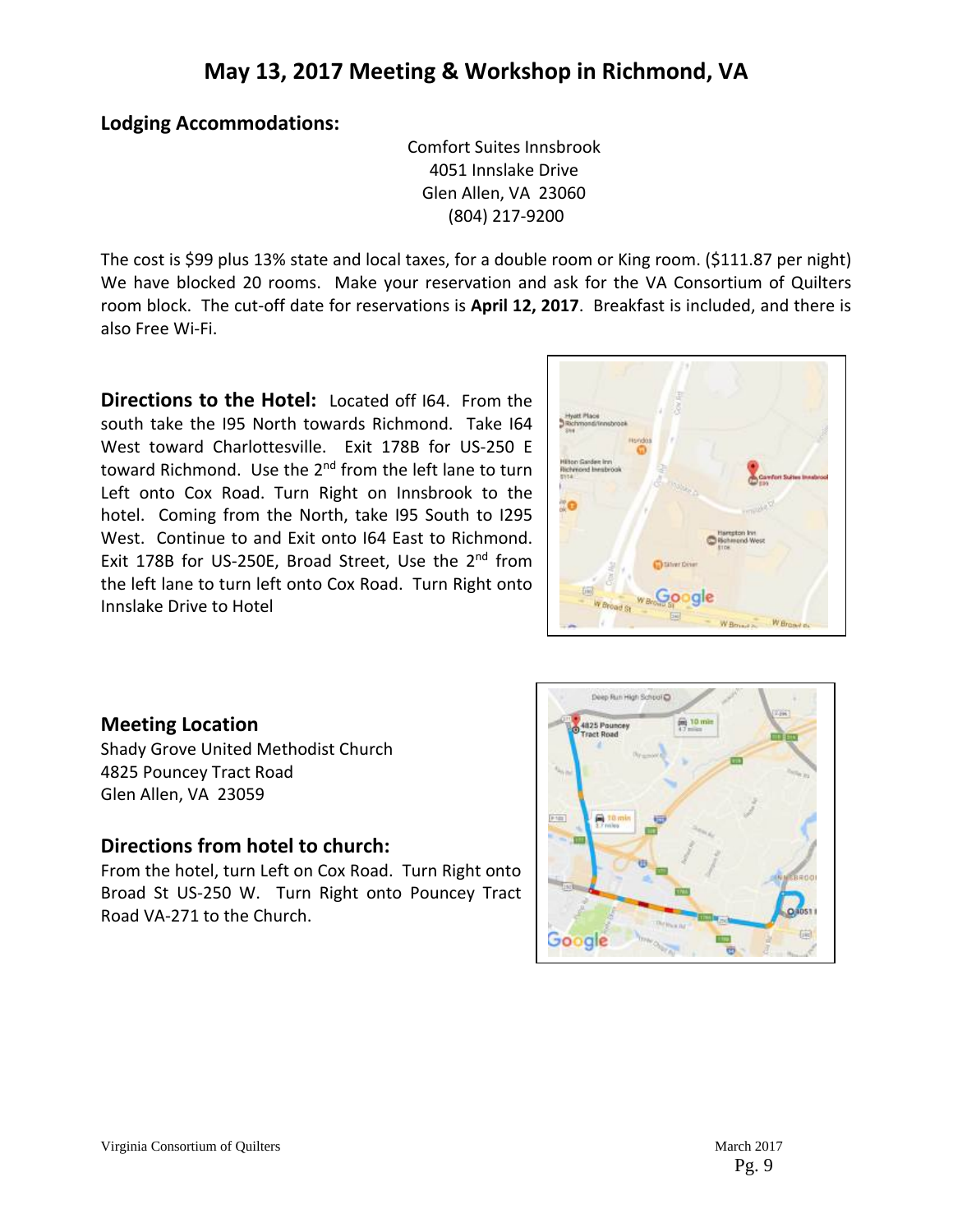## **Notes from Elizabeth and Sally:**

Your registration form and check to VCQ must be **postmarked by Friday, April 21, 2017** (3 weeks prior to event). **Registrations will close after this date without exception. Any registrations postmarked after April 21, 2017 will not be accepted and will be returned**. Please fill out your registration form completely as this information is very vital to ensure proper confirmation mailing of your postcards.

**You will receive a postcard with your registration confirmation – Please bring your postcard!!**  It is your ticket for lunch and door prize drawing. However, if you forget your card we will have **blank index cards at the registration table for the door prize drawing.**

**Any cancellations must be made by April 21, 2017 to obtain a refund.**

**Please wear your nametag to the meeting so we can put names and faces together.**

**We are looking for Fabric Donations for our Charity project! Bassinettes call for 30" x WOF and ALS quilts are 35" x 44".**

## **Friday, May 12, 2017 Schedule: Dinner on your own**

- 5‐6:30 PM Celebration 2018 Committee meeting at Comfort Suites Innsbrook in Meeting Room.
- 7:00‐9:00 PM VCQ Board meeting at Comfort Suites Innsbrook in Meeting Room.

## **Saturday, May 13, 2017 Meeting Schedule:**

| $\geq 8:00 - 9:00$ AM                 | Registration            |
|---------------------------------------|-------------------------|
| $\triangleright$ 9:00 – Noon          | Workshops               |
| $\triangleright$ Noon - 12:45PM Lunch |                         |
| $\geq 12:50 - 1:20$ PM                | <b>Business meeting</b> |
| $\geq 1:30 - 3:30$ PM                 | Workshops reconvene     |
| $\geq$ 3:45 - 4:15 PM                 | Show and Tell           |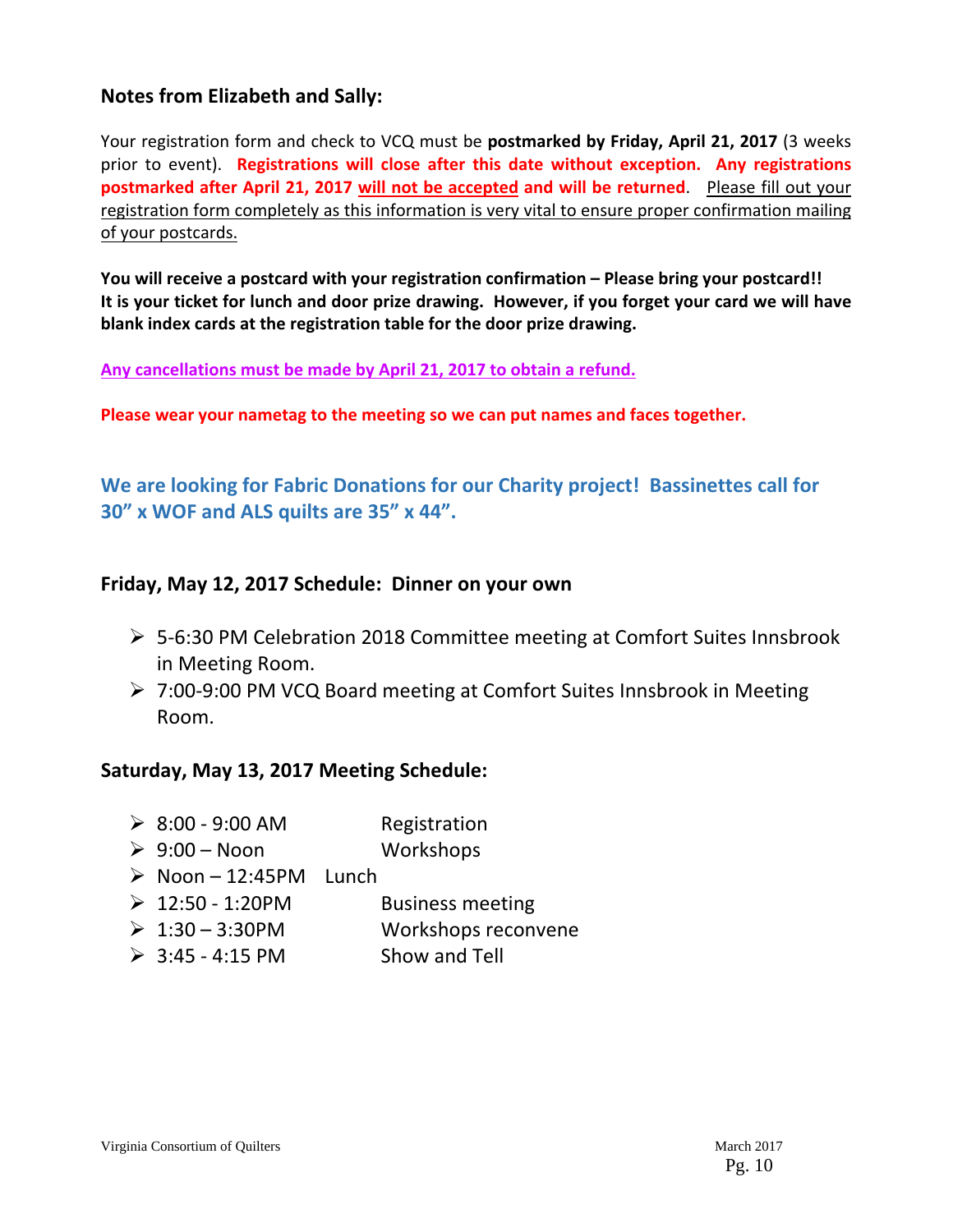## **Shops near Richmond**

#### **All Brands Sewing Center**

8079 West Broad Street Richmond, VA 23294 804‐270‐1882

#### **Quilting Adventures**

6943 Lakeside Ave, Richmond, VA 23228 804‐262‐0005

#### **Blue Crab Quilt Company**

3991 Deep Rock Rd, Henrico, VA 23233 804‐755‐4499

#### **Quilter's Corner**

Sycamore Square Shopping Center 1245 Sycamore Square, Midlothian, VA 23113 804‐794‐1990

#### **Chadwick Quilting & Chadwick\*\*\***

12501 Patterson Ave. Richmond, VA 23238 804.285.3355 Chadwickquilting.com \*\*Friday, May 12 10‐7 p.m. Sat. May 13 11‐ 6 p.m. \*\*\*Offering a **20% discount** on all items for members of VCQ!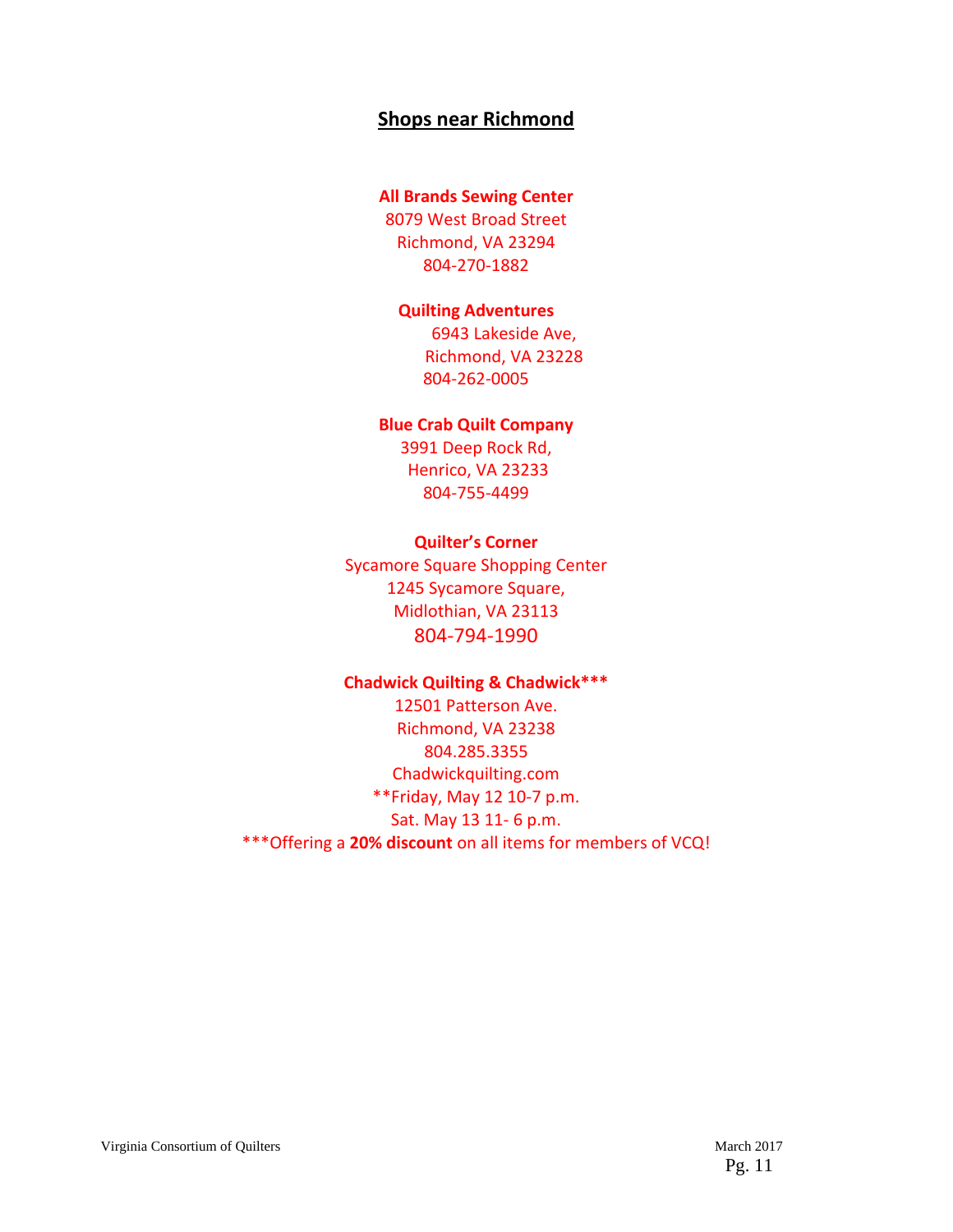## **Workshops \*\*\*\*\*\*\*\*\*\* Workshops \*\*\*\*\*\*\*\*\*\* Workshops \*\*\*\*\*\***

**Workshop A: Jelly Roll Race for Serger or Sewing Machine with Meg Cahill**



In this class, you will be introduced to how easy it is to use a serger in your quilt projects. We will start with a short demonstration of doing a  $\frac{1}{4}$  seam, how to do a decorative insert, put on binding, even quilt as you go, all on a serger. We will then make a quick and easy quilt top using the Jelly Roll Race technique, with a twist. There will be three versions to choose from which can be done on a serger. (Don't worry – if you don't have a serger, a sewing machine will do just fine!)

**Skill Level: beginner –** must have good working knowledge of serger or sewing machine

## **Supply List:**

- ‐ Jelly Roll with 40ish strips do NOT open before class!
- ‐ For Version #3 charm pack with 20ish squares
- ‐ Thread –for those using a serger, we will be doing a 3‐thread stitch three spools of serger thread to blend with your fabrics and two spools of decorative thread for loopers to use on the first seam
- ‐ Thread for those using a sewing machine, thread and bobbin to blend with your fabrics
- Serger you must have a good working knowledge of your machine, able to do a threethread stitch OR
- Sewing machine have a basic knowledge of threading your machine
- ‐ Rotary cutter, small mat and small ruler with 45‐degree angle
- ‐ Marking pen
- Basic sewing supplies scissors, pins, etc.

**About your teacher:** Meg Cahill has been sewing and crafting as long as she can remember. With a degree in Interior Design and a background in retail fabric and sewing machine sales, she has developed a life motto of "Everything is a potential craft project!" She has been working and teaching sewing, embroidery and other fun stuff at All Brands Service Center for over ten years.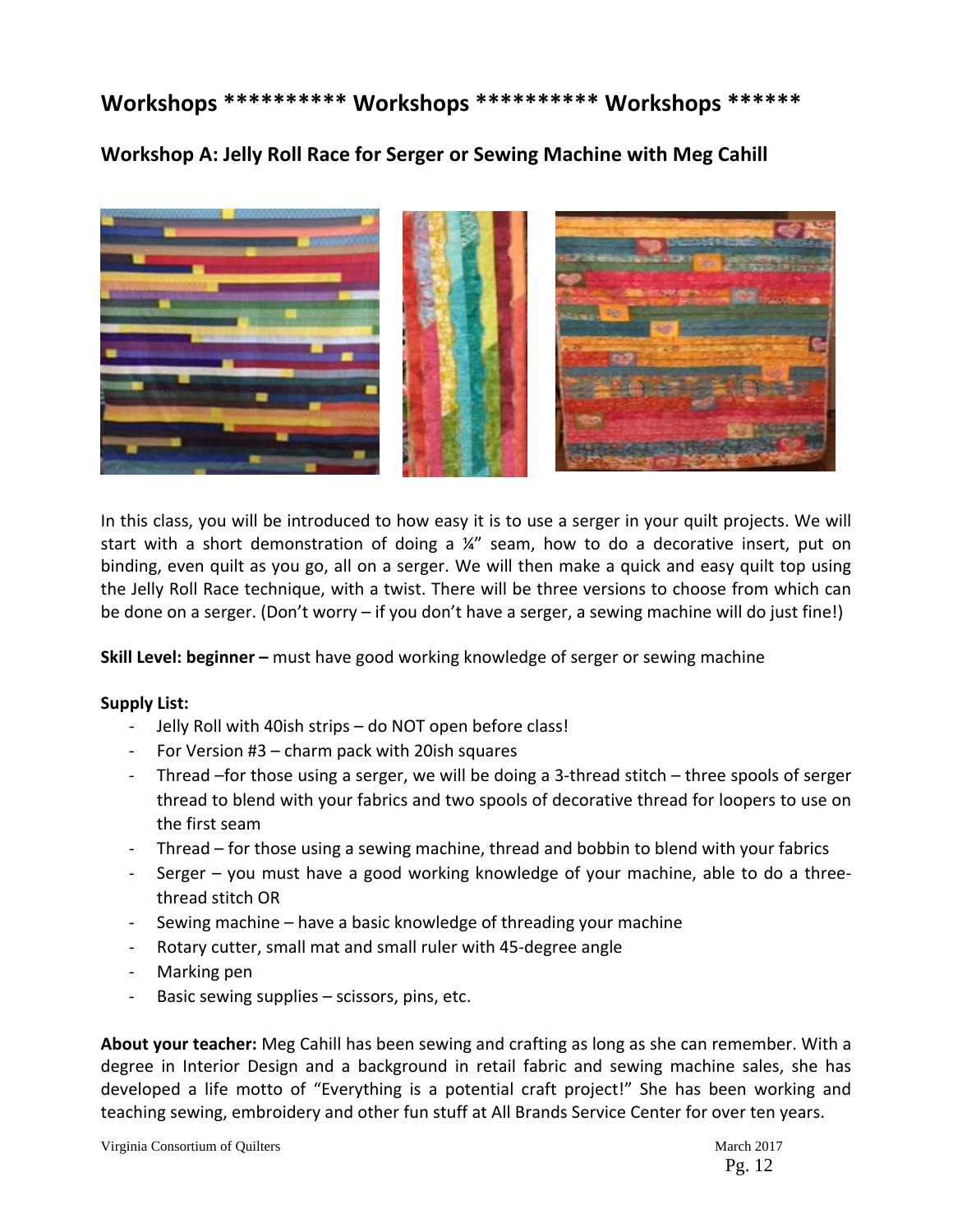## **Workshop B: Needle‐turn Applique Basics Plus with Paula Gaidos**



This is a basic needle-turn appliqué class. The block we will be working on is a traditional Baltimore Album style block. There will be a brief discussion on needle-turn friendly fabrics, needles, thread, background, placement of design and using bias as your friend. We will learn how to make skinny stems and outside points for the leaves. Also included are inside points and dimensional flower buds. We will discuss how to make a ruched flower for the center flower and some basics on layering if you would prefer a layered flower.

## **Skill Level**: Beginner

**Supply lis**t: Please be sure all fabrics are washed and ironed. **FABRIC**

- 1. 11" square of background fabric (should be light color) Hint: **DO NOT** use white‐on‐white that has a stamped or printed design on it.
- 2.  $2 1'' \times 8''$  green bias strips for stems
- 3. Various green fabric for leaves bring several different good quality cotton fabrics that have some texture but the same tones.
- 4. 1‐1/4" x 25" fabric strip (for ruched flower) for best results fabric should contain various shades of whatever color you want your flower to be. It does not have to be red but red is traditional.
- 5.  $4 1 1/4$ " squares for flower buds

## **SUPPLIES**:

Needles - #9 or #10 betweens, mechanical pencil, white marking pencil, thread to match your fabric choices, clear 6" or 12" ruler, small scissors, pins. Helpful – small square of fine sandpaper or felt on board (this a thin board with flannel on one side and sandpaper on the reverse side). Please prepare your fabric before class. I will provide a template for the leaves and green part of the flower bud. If you have any questions, please call or email me at 804-769-1074 or ebgaidos@gmail.com.

**About your teacher:** Paula has sewn all her life but did not start quilting until several years after her mother passed away in 1986. She found some hand pieced Dresden plate blocks in her mother's things and her journey into quilting began. Her parents were both born and raised in Baltimore and she was really drawn to Baltimore Album style quilts. She knew nothing about how to even begin to do such intricate work. Her first class on needle-turn appliqué was with Maryethel Miller. Subsequently she took a couple of classes from Anna Holland and then Mary Sorensen. Several years ago, the quilt chapter she belongs to asked her to teach a class on appliqué. She has since taught at Sew Refreshing and the Richmond Quilters Guild fall meeting.

Virginia Consortium of Quilters March 2017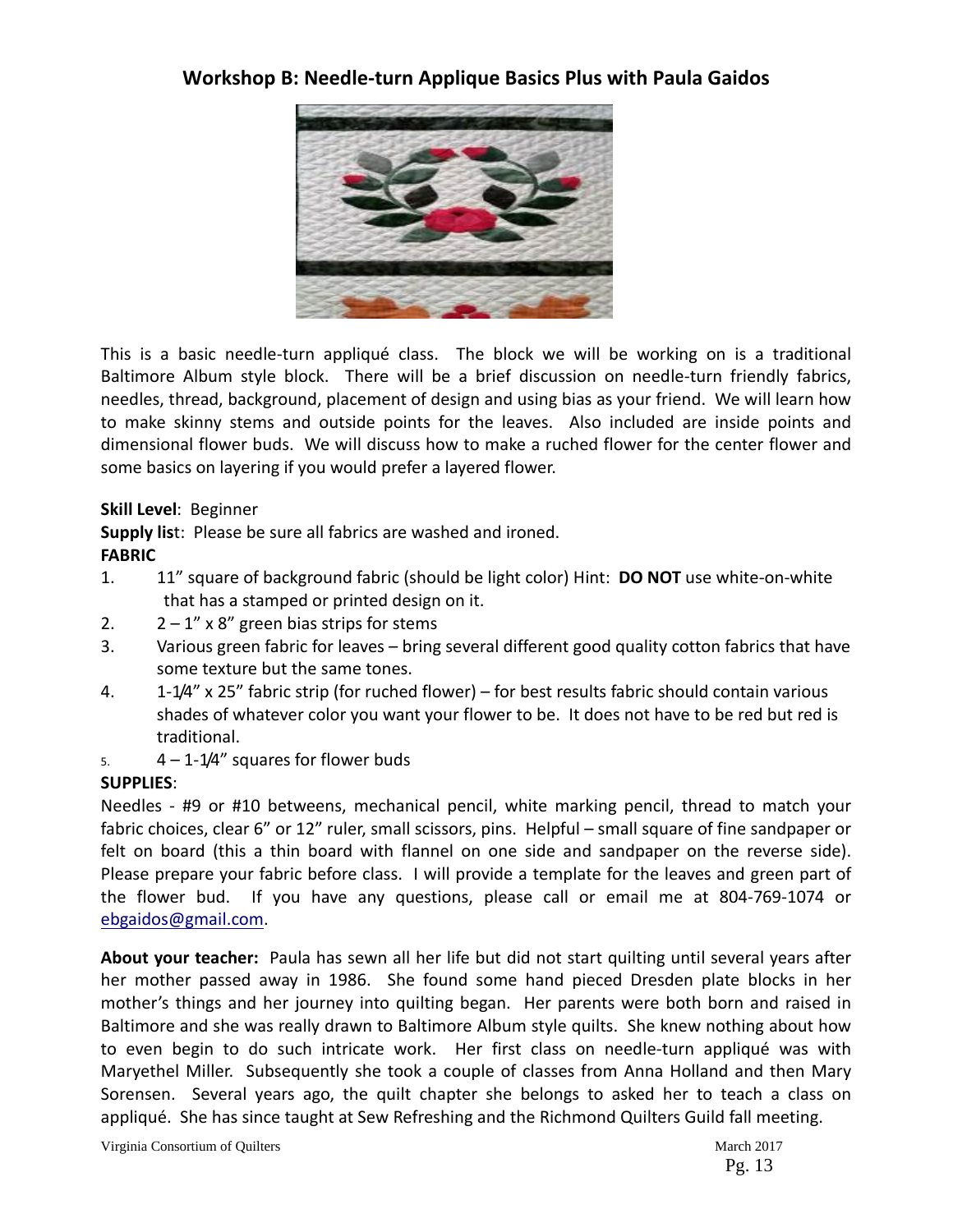## **Workshop C: Beginning Foundation Paper Piecing with Phyllis Mondak**

Using Cartwheels by Freshly Pieced patterns, you will learn and practice the basics of foundation paper piecing. This simple technique will give you crisp points and intricate patterns. The pattern includes instructions to make the quilt in three different sizes: Baby 46 in x 56 in, Lap 60 in x 70 in, Twin 74 in x 90 in. You can also make a large tote with four blocks. You decide before attending the class.



**Skill Level:** Beginner

## **Supply List:** Sewing machine in good working order General sewing supplies Glue stick Rotary Cutter with new blade Cutting mat 12" Add‐A‐Quarter Ruler *Cartwheels* pattern by Freshly Pieced (your local quilt shop can get the pattern from Checker or Brewer Sewing Supplies vendors or contact me at Phyllis@quiltingadventres.com and I will mail it to you). You will need the pattern ahead of time to cut the fabric into the correct size strips. Cost of pattern is \$10.

Kit: \$5 Template for Cartwheel block on foundation paper piecing paper (enough for at least 4 complete blocks)

Fabric: You may use fabrics of your choice. Background=lt. gray, wheel spokes = the yellow, pink, dk. gray. Cut fabric to the length in the pattern. Cut ALL strips **3 ½"** wide.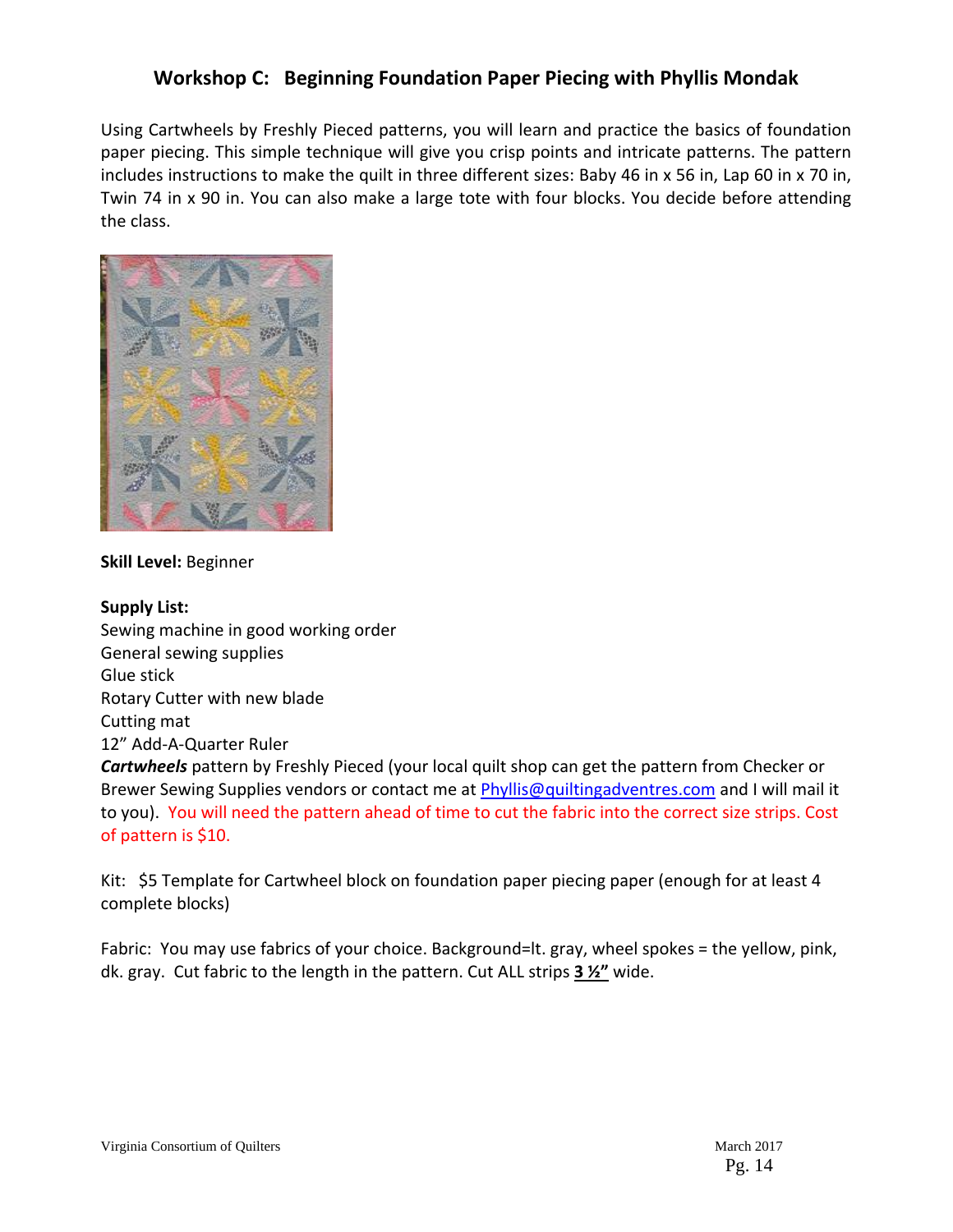With practically no seams to line up, this pattern is ideal for beginning paper-piecers! All you have to do is sew on the line, and you'll have a perfect quilt in no time.

#### You will need ...

#### Crib size  $(46" \times 56")$ :

- 2-1/4 yards light gray solid
- 1/2 yard assorted pink prints
- 3/4 yard assorted yellow prints
- 1 yard assorted dark gray prints
- 1/2 yard binding fabric
- 2-5/8 yards backing fabric

#### Lap size  $(60'' \times 70'')$ :

- 3-1/2 yards light gray solid
- 1-1/4 yards assorted pink prints
- 1-1/4 yards assorted yellow prints
- 1-1/4 yards dark gray prints
- 1/2 yard binding fabric
- 3-3/4 yards backing fabric

#### Twin size (74" x 90"):

- 6 yards light gray solid
- 2 yards assorted pink prints
- 2 yards assorted yellow prints
- 2 yards assorted dark gray prints
- 5/8 yard binding fabric
- 5-3/8 yards backing fabric

#### \* Fabric amounts are based on yardage that is 42" wide.

## Visit my blog at www.freshlypieced.com for more tutorials, patterns, and inspiration.



www.freshlypieced.com Copyright 2012, Lee Heinrich

**About your teacher:** Phyllis has been sewing since she was in elementary school. She's tailored clothing, sewn home decorating items, reupholstered furniture, and made quilts. She is a teacher! She taught special education and general education classes for many, many years. Preschool was her specialty, but has taught all ages and all levels. She retired from the Virginia Department of Education when she bought Quilting Adventures in Richmond two years ago. Many of the skills she needed for the school division consulting and grant management are now being used in the retail field. Her quilting and sewing skills in general are expanding and improving daily. She loves the fabric she gets to see and the use of it with all the notions and patterns available!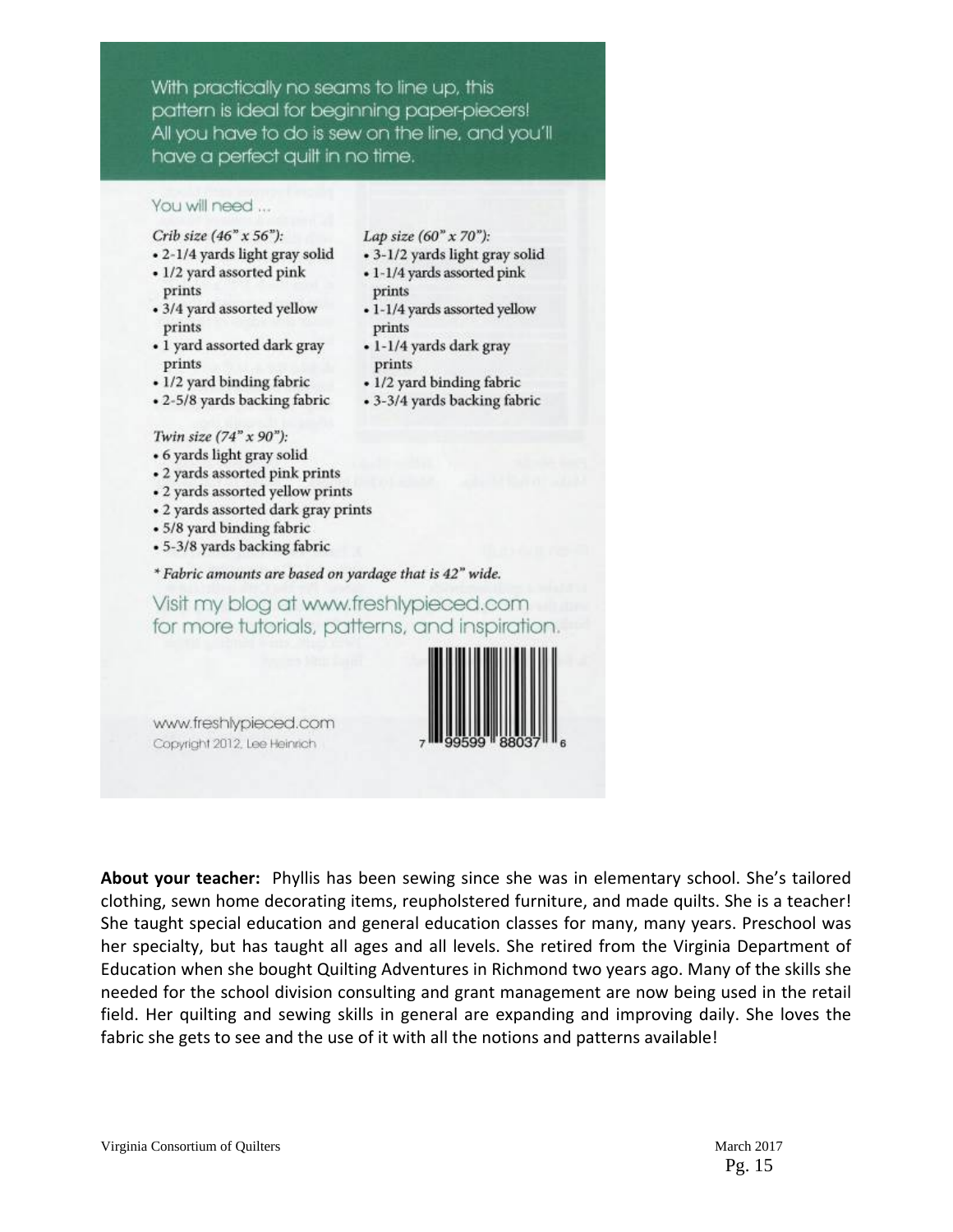## **Workshop D: Charity Quilt Project with Karin McElvein**



**Skill level:** All are welcome **Technique:** Machine

Join us to work on some lap quilts for ALS using the beautiful fabrics donated to us by The Quilters Studio in Fairfax, VA. We will work on a simple rail fence design by The Quilters Cache which can be found online at http://www.quilterscache.com/F/FourPartStripBlock.html. The minimum size for ALS quilts is 35" x 44". The pattern uses 2  $\frac{1}{2}$ " x WOF strips, using a light, medium and dark that coordinate for each top. The plan is to have the strips cut ahead of time so that we can spend a productive day stitching. There may also be an opportunity to work on the bassinette mattress covers. If you would like to bring your own fabrics to work on either of these projects, you are welcome to do so. The bassinette cover requires a 30" length by width of fabric. The rail fence pattern requires a 22" length by width of fabric of **each of 3** fabrics (plus borders and backing).

**Materials/Supplies**: Sewing machine in working order w/ ¼" foot; neutral thread; rotary cutter, mat and ruler for sub-cutting strip sets into 6.5" blocks. Other basic sewing supplies you normally travel with. If you have any 100% cotton "kid friendly" fabric - at least 30" in length, feel free to bring it as a donation for this class to work with.

**About your teacher/leader**: Karin began quilting when she retired from teaching in 1996. She took a beginning quilting class in the winter of 97. Sewing a 1/4" seam was different than the 5/8" seam she had been used to when she had sewn clothing and drapes. She likes to make all kinds of quilts and quilted clothing. She also does art quilts. She still works part time for The District Office of the Methodist Church as their financial secretary. She has taught several quilting classes. She loves making her own pocketbooks and has taught those classes also.

## **Bassinette/Mattress Cover for Hospitals:** Finished dimensions: 20" x 28"

Cut 1 piece, 42" wide or WOF (width of fabric) by 29" long.

- 1. Fold fabric in half wrong sides together so 29" edges match.
- 2. Sew ¼" seam across one short end (21") to within ¼" of end, turn and continue on long edge, backstitching at beginning and end.
- 3. Finish raw edges of seam allowances with zigzag or other over‐edge stitch.
- 4. Turn raw edge of opening ¼" to the wrong side and press. Turn over one more time and stitch along the edge to hold in place.
- Virginia Consortium of Quilters March 2017 5. Turn right side out and press.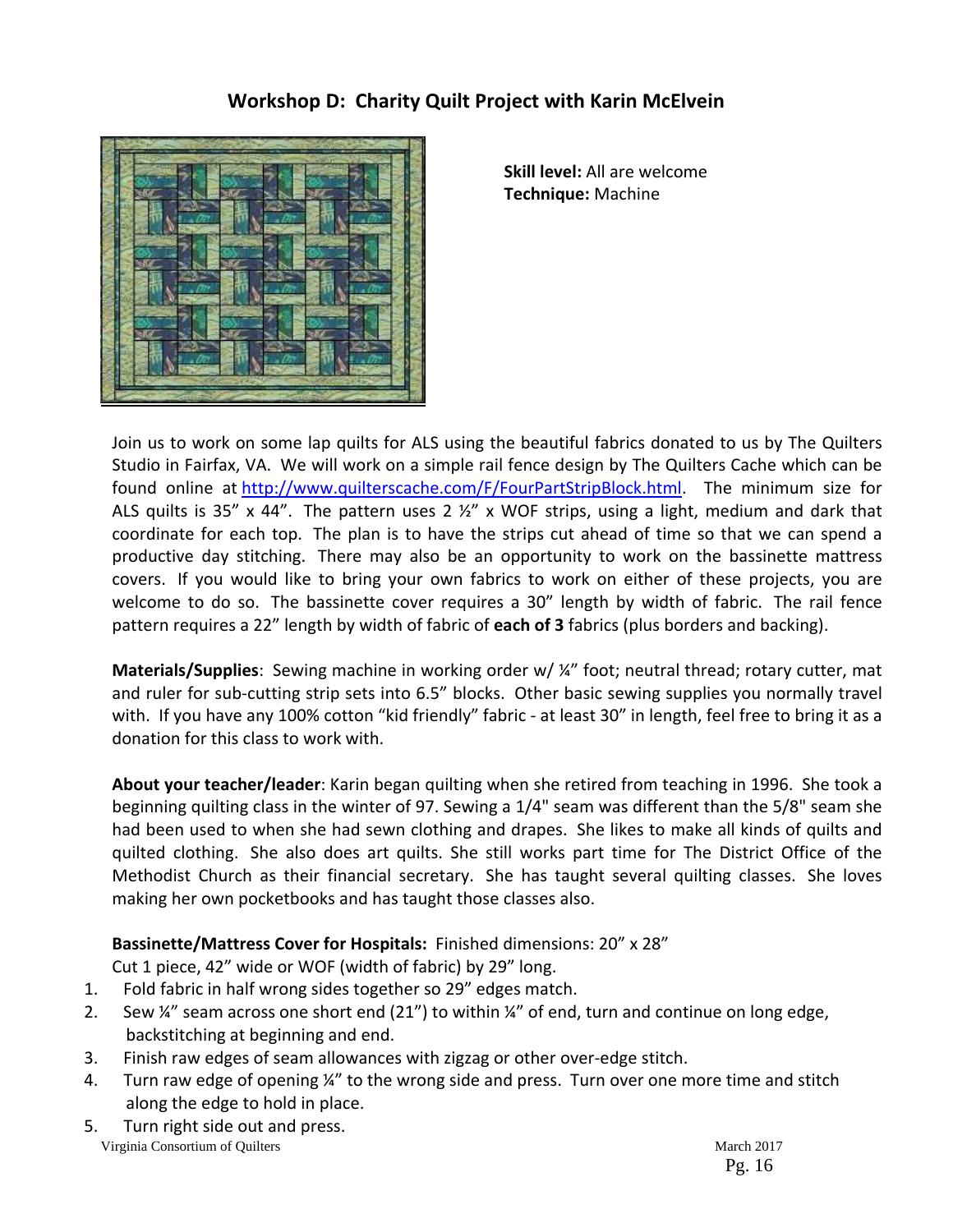**Workshop E: Come Quilt with Me:** Bring your own project to work on as you sit and quilt with other members and experience some good fellowship.



 **VCQ will be scheduling meetings all over the state. If your guild would like to sponsor a meeting contact one of the Board members. If you know of a quilting teacher we would be interested in, please contact Elizabeth Gibson, Programs Chair/Teachers at** kunamola@aol.com or 703-481-6879

**Contract**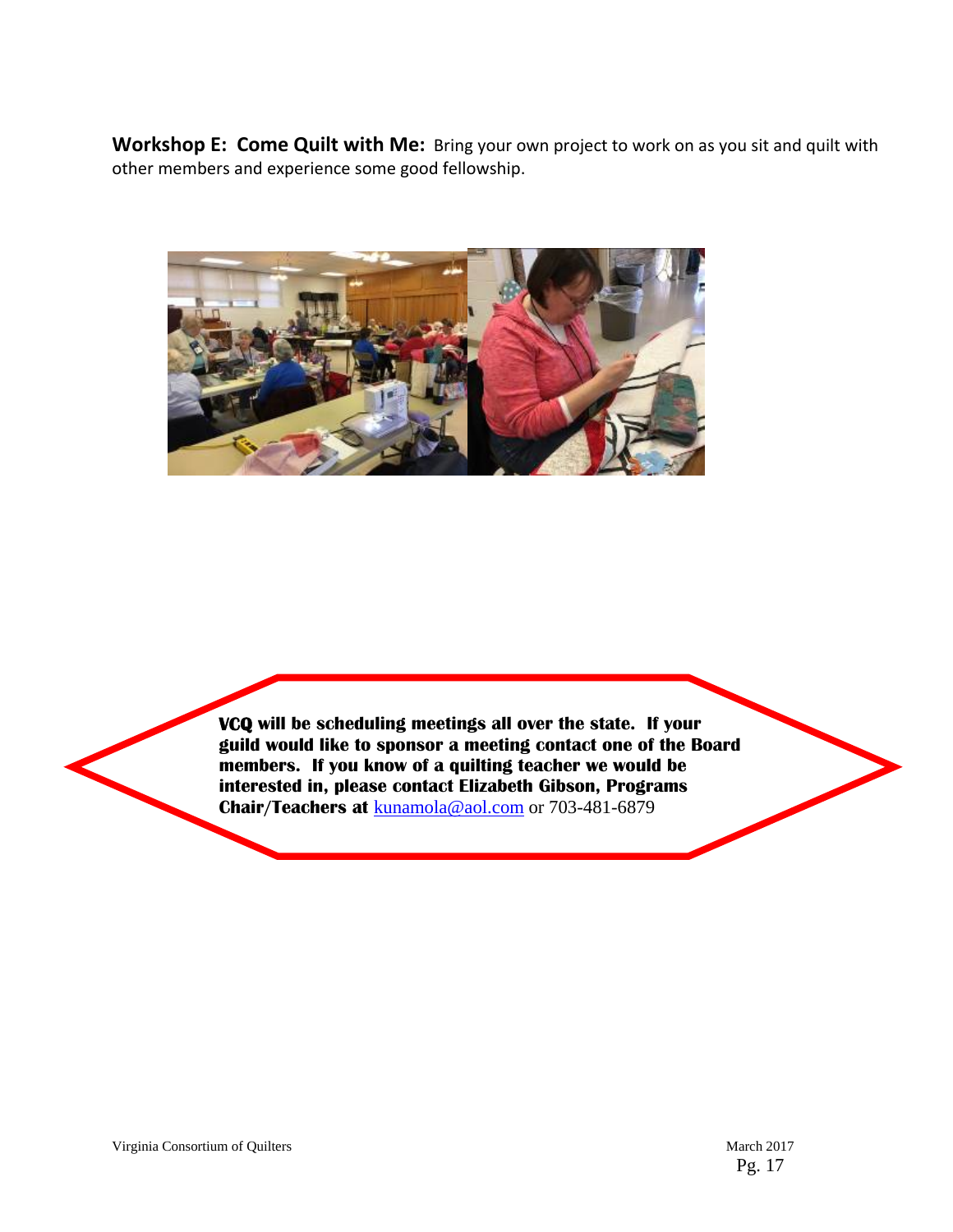## **VCQ Member Newsflash!**

VCQ member Meryl Ann Butler's wearable art ensemble, "Jewels of India" won Best in Show in "The Time Machine," a competitive, national juried exhibition of wearable art, on display at the D'ART Center, 740 Duke St. (Corner of Duke and Grace), Norfolk, VA, through April 29, 2017.



VCQ Member's Quilt in Sacred Threads Exhibit. Deborah Schupp of Brandy Station, VA, has been notified that her art quilt, "Life's Buttons" has been accepted into the 2017 Sacred Threads exhibit. The show is open July 7 – 23 at the Floris United Methodist Church in Herndon, VA, just west of Washington, DC. Focused on quilts which express life's journeys, U.S. and Canadian artists' work will represent joy, inspiration, spirituality, healing, grief, and peace. The "Life's Buttons" quilt includes family buttons from cocktail suits, blouses, dresses, ball gowns and jackets; wooden thread spools; jewelry; and trinkets sewn onto a pieced and quilted base with five pieced thread spools as additional focal points. Go to www.sacredthreadsquilts.com for more information.



## **VCQ BOUTIQUE**  Items available for purchase at the next VCQ Quarterly Meeting. Cash or Checks accepted Zippered Project Bags \$3.00 Celebration Tote Bags with Logo \$5.00 VCQ Logo Wine Cups \$5.00 VCQ 30<sup>th</sup> Anniversary Charms \$3.00 Charm Holder \$5.00 Please see Heather Zavagnin if you would like to purchase these during Lunch or at the end of the day. THANK YOU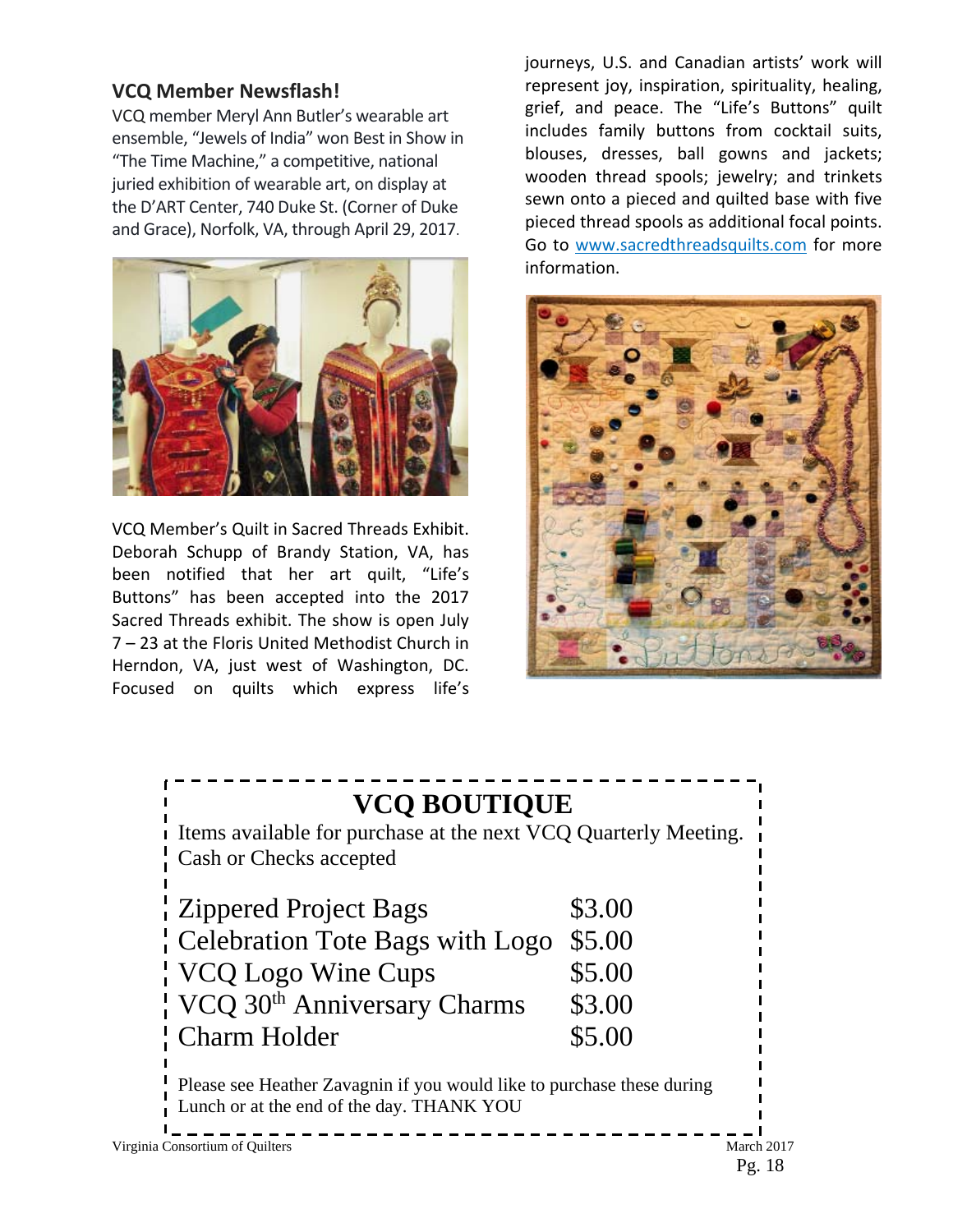## **TREASURER'S REPORT AS OF February 17, 2017**

Money Market: \$7,851.30 Checking Account: \$14,202.77





## **MEMBERSHIP**

## *Don't forget to send in your renewals for 2017.*

\*\*Celebration is next year! Must be a member to register in August and be a member in 2018 \*\*\*\*

See above for Application or you can find it on www.VCQ.org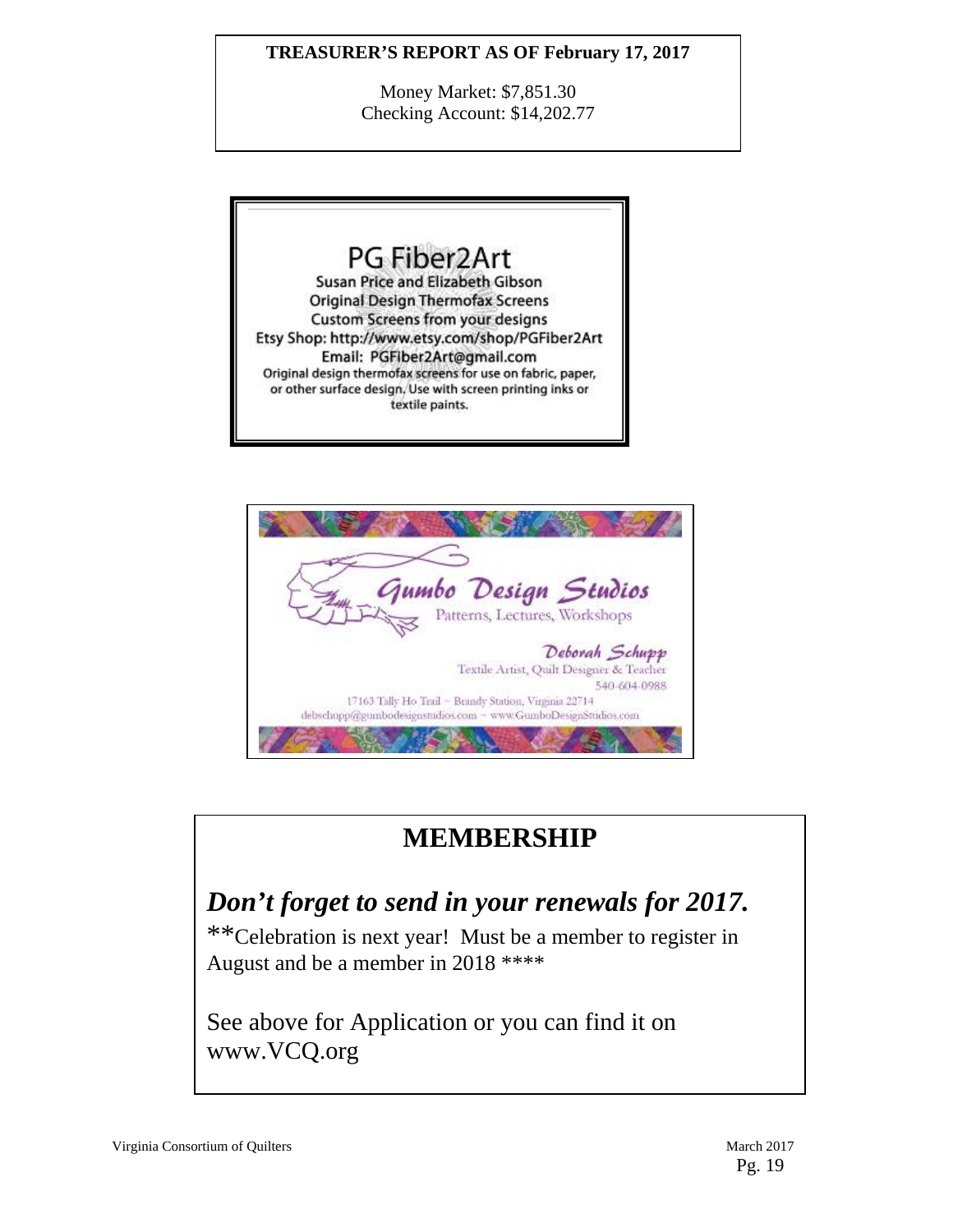## Meryl Ann Butler's

# OCEAN LIEW ANTS Art, Quilting & **Fiber Art Classes**

Instruction in color, values, drawing and painting can help you add that extra touch of realism to your pictorial quilts.

All classes suitable for untrained beginners or advanced students.

Day & evening courses

Spring 2017 VCQ discount<br>\$85 off (mention this ad)

Small classes in a bay front loft at 209 W. Ocean View Ave, Norfolk





Meryl Ann Butler is the author of 90-Minute Quilts, and MORE 90-Minute Quilts.

Semi-private and private Quilting Arts classes include: 90-Minute Quilts **Color for Quilters Textile Collage** 

MerylAnnB@mac.com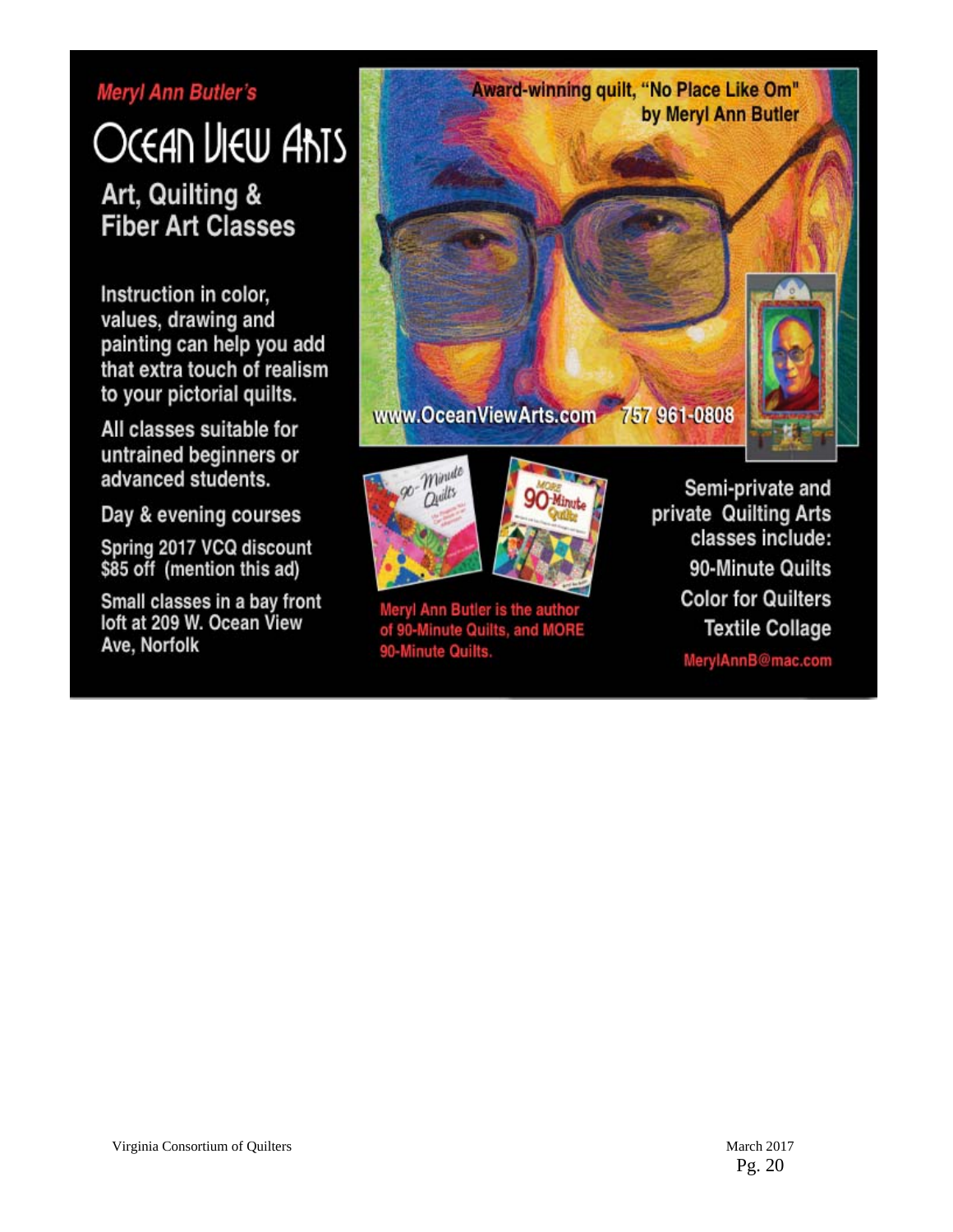## **VCQ WORKSHOP REGISTRATION FORM**

Registration form deadline: **Friday, April 21, 2017.****Registrations will close after this date without exception. Any** registrations postmarked after April 21, 2017 will not be accepted and will be returned. Any workshop cancellations **prior to the deadline are eligible for a refund.** Please fill out **completely** and please **PRINT***.*

| Name                                                                                                                            |       | Member | Non-Member |                                                                                                                                 |
|---------------------------------------------------------------------------------------------------------------------------------|-------|--------|------------|---------------------------------------------------------------------------------------------------------------------------------|
| Address                                                                                                                         |       |        |            |                                                                                                                                 |
|                                                                                                                                 | City  | State  | Zip        |                                                                                                                                 |
| Phone                                                                                                                           | Email |        |            |                                                                                                                                 |
| is full and you are placed in CQWM, do you want the \$5.00 refund or donate it to VCQ?<br>(please check your preference) Refund |       |        |            | Choice of Workshop (includes lunch). Circle letters and indicate choice on line below. In the event your workshop choice<br>VCQ |
| Workshop A: Jelly Roll Race for Serger or Sewing Machine with Meg Cahill                                                        |       |        |            |                                                                                                                                 |
| Workshop B: Needle-turn Applique Basics Plus with Paula Gaidos                                                                  |       |        |            |                                                                                                                                 |
| Workshop C: Beginning Foundation Paper Piecing with Phyllis Mondak                                                              |       |        |            |                                                                                                                                 |
| Workshop D Charity Quilt Project with Karin McElvein                                                                            |       |        |            |                                                                                                                                 |

Workshop E: Come Quilt with Me (CQWM)

1st choice\_\_\_\_\_\_\_\_\_\_\_\_ 2nd choice\_\_\_\_\_\_\_\_\_\_\_\_3rd choice\_\_\_\_\_\_\_\_\_\_\_\_

| Cost                                             |               |
|--------------------------------------------------|---------------|
| Member, Workshop                                 | \$40          |
| Member, Community Service/Come Quilt with Me     | \$35          |
| Non-member, Workshop                             | \$55          |
| Non-member, Community Service/Come Quilt with Me | \$45          |
| Host Guild Non VCQ committee member              | $$15**$ lunch |
|                                                  | only          |

\*\*A host guild non‐VCQ committee member may register as a guest only for \$15 to include lunch and the business meeting. A non‐VCQ visitor may attend any business meeting only and both must pre‐register in order to have an accurate count for lunch.

Amount enclosed: \$\_\_\_\_\_\_\_\_\_\_\_ Pattern or supply fee, if any, is paid to teacher at time of class.

Are you willing to be a class helper? Yes No

Are you bringing a sewing machine to Come Quilt with Me or the Community Service? Yes No

Were you referred or invited by a VCQ member? Yes No If so, please write in their name

Special lunch requirements: A sit down boarding house style lunch will be provided. Vegetarian\_\_\_\_ Gluten-free\_\_\_ Allergic to \_\_\_\_\_\_\_\_\_\_\_

Send workshop registration form and your check **payable to VCQ** to

**Sally Ann Hurst, 4331 Rolling Hill Road, Red House, VA 23963**

Questions? Contact Sally Ann Hurst @ 434-248-6212 VA or 6SallyHurst7@gmail.com